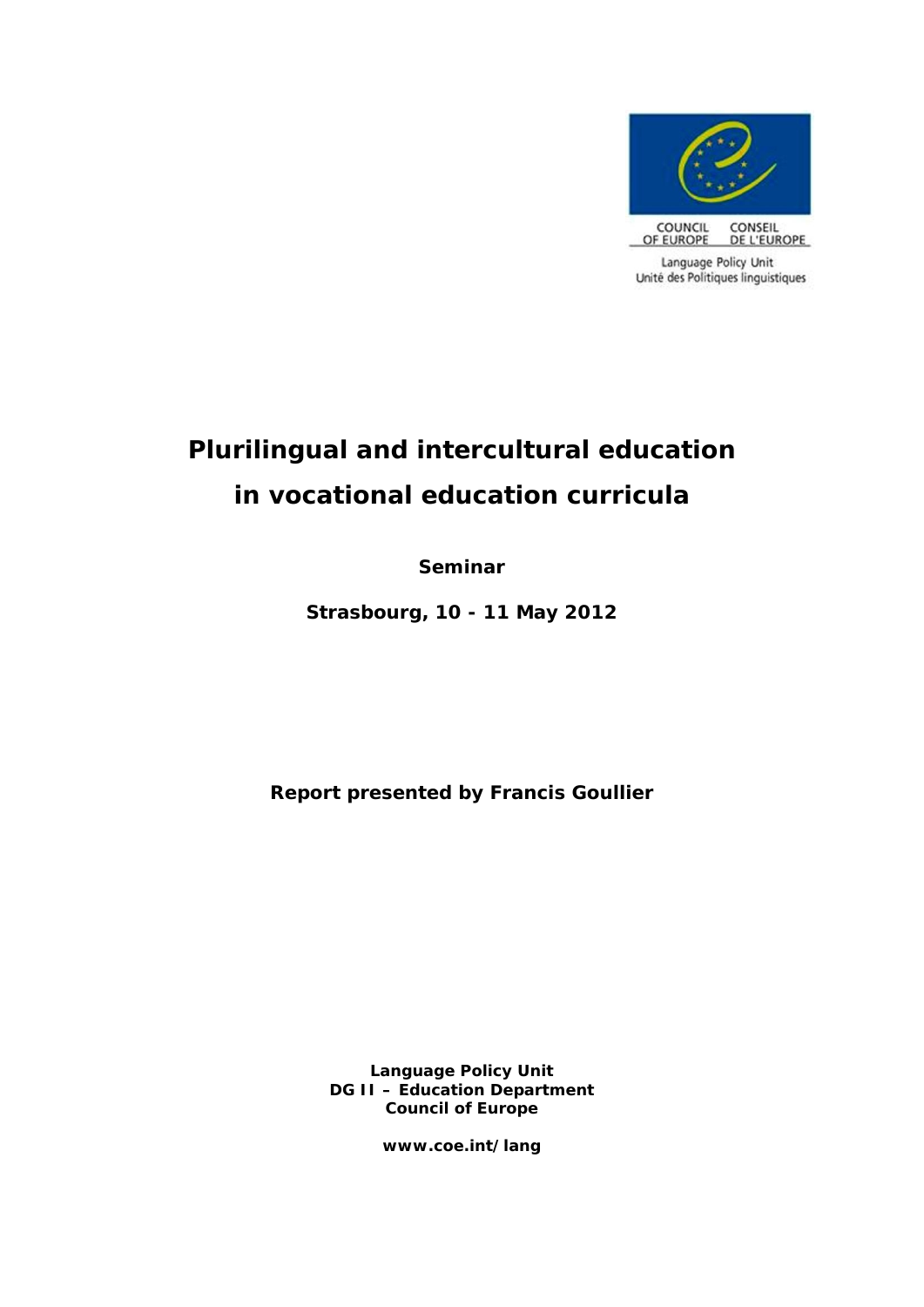# **Contents**

| B. Languages of schooling as subjects and as languages for other subjects5                                                                                                                  |  |
|---------------------------------------------------------------------------------------------------------------------------------------------------------------------------------------------|--|
| 1. Languages of schooling in the context of plurilingual and intercultural education 5                                                                                                      |  |
| 2. The actual roles assigned to languages of schooling in the countries/regions represented7                                                                                                |  |
|                                                                                                                                                                                             |  |
| Modern foreign language teaching in the education systems represented: reality and outlook9<br>1.<br>2. The great diversity of ways in which the Common European Framework of Reference for |  |
| 3. The consequences of plurilingual and intercultural education for the objectives, content and<br>methods of foreign language teaching on short courses of vocational training 10          |  |
|                                                                                                                                                                                             |  |
|                                                                                                                                                                                             |  |
| E. Curriculum development promoting plurilingual and intercultural education during                                                                                                         |  |
| 1. Diversity between countries in terms of the role played by the different levels of decision-making                                                                                       |  |
|                                                                                                                                                                                             |  |
|                                                                                                                                                                                             |  |
|                                                                                                                                                                                             |  |
|                                                                                                                                                                                             |  |
|                                                                                                                                                                                             |  |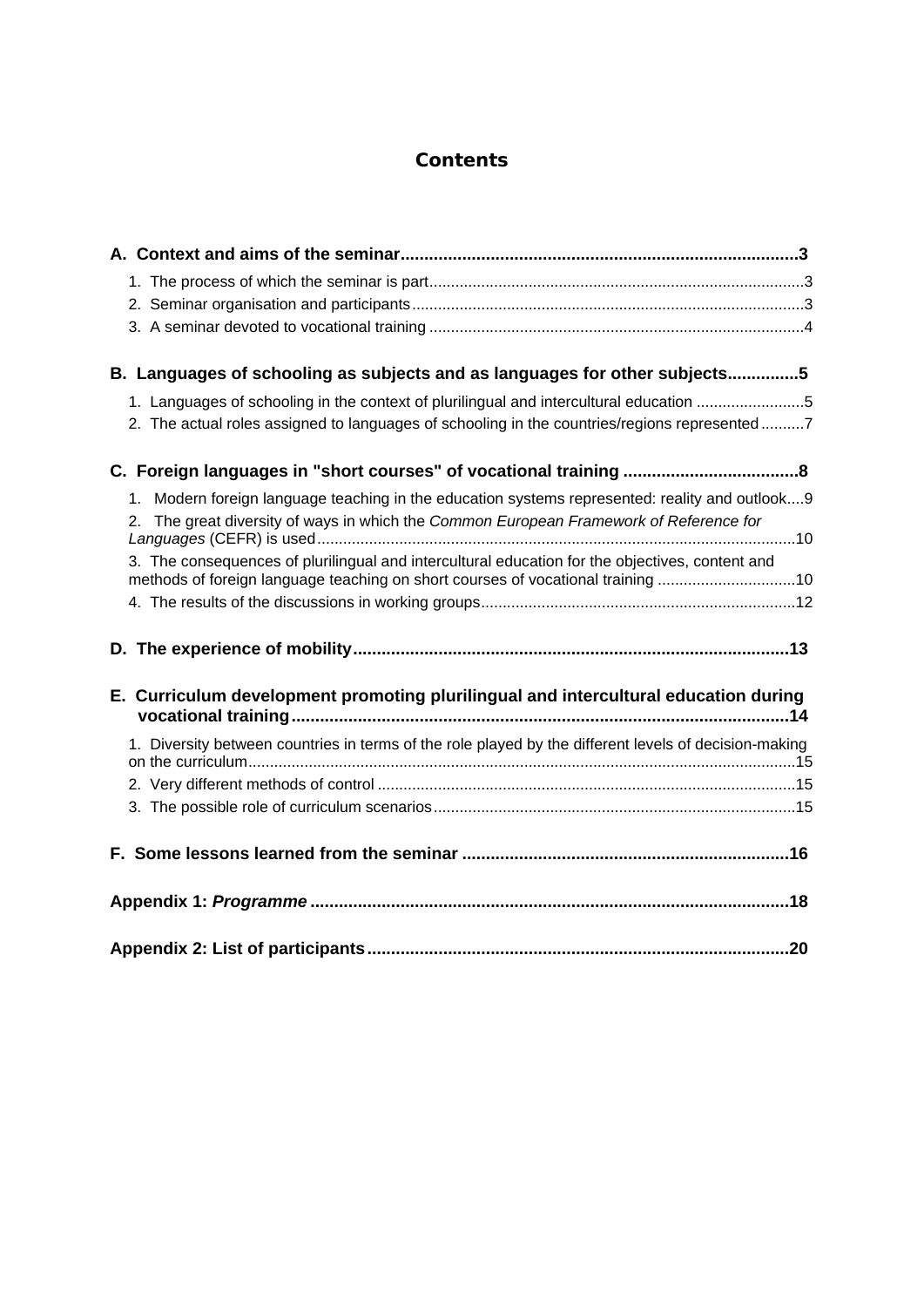# <span id="page-2-0"></span>**A. Context and aims of the seminar**

# <span id="page-2-1"></span>**1. The process of which the seminar is part**

The seminar, held in Strasbourg on 10 and 11 May 2012, was the second in a series of meetings on the implementation of the *Guide for the development and implementation of curricula for plurilingual and intercultural*  education<sup>1</sup> (hereafter referred to as the "*Guide*"). Distributed by the Council of Europe's Language Policy Unit on the occasion of the Intergovernmental Policy Forum held in Geneva in November 2010, the *Guide* was produced in response to a request made at the previous intergovernmental Forum, held in Strasbourg from 6 to 8 February 2007, on "The *Common European Framework of Reference for Languages* (CEFR) and the development of language policies: challenges and responsibilities".

The need had been expressed for an explanation of the scope of the objective of plurilingual and intercultural education which underlies the *Common European Framework of Reference for Languages* (CEFR) and the tools produced by the Council of Europe, but which remains one of the aspects of the Council of Europe's language education policy aims of which implementation in Europe's education systems is most hesitant.

This aim of plurilingual and intercultural education had already been the subject of major developments in "*From Linguistic Diversity to Plurilingual Education: Guide for the Development of Language Education Policies in Europe*" 2 . The *Guide* on which discussions focused during the seminar, for its part, deals with its place in curricula, implementation possibilities and the influence of this aim on language teaching and assessment methods.

It was intended that the seminars held in 2011 and 2012 should not only take stock of the progress made towards plurilingual and intercultural education in the various education systems and examine with the representatives of the participating member states the most effective ways of taking this aim into account in language learning and teaching, but also identify the extent to which this *Guide* can help member states and all concerned to improve teaching quality and better to serve the values upheld by the Council of Europe.

Each seminar is attended by only a small number of member states, so as to facilitate the discussions and the pooling and exchange of relevant practices in the countries represented. Participants are chosen by the European network of persons and institutes with responsibility for curricula, which was set up following the Geneva Forum of 2010 and comprises the Language Policy Unit's contacts in member states.

Coordination of these successive seminars is done by a single team of representatives of the Council of Europe's Language Policy Unit (Johanna Panthier and Philia Thalgott) and persons who were involved in the drafting of the *Guide* (Jean-Claude Beacco, Marisa Cavalli, Mirjam Egli Cuenat and Francis Goullier). A link with the work of the European Centre for Modern Languages (ECML) in Graz is ensured by the presence in the coordinating team of Ms Cavalli, a consultant on some of the projects on the new 2012-2015 work programme.

An initial seminar took place in November 2010. This considered the ways in which plurilingual and intercultural education is implemented in secondary education in general, and, within this education sector, the convergences between modern languages and also between those languages and the languages of schooling. Seeking such convergences is, quite clearly, one of the easiest ways of promoting the comprehensive approach to language education at school, which is associated with a better quality of education. A report on the seminar is available on the Council of Europe's *[Platform of resources and references for plurilingual and intercultural education](http://www.coe.int/t/dg4/linguistic/langeduc/le_platformintro_EN.asp?)*<sup>3</sup> .

# <span id="page-2-2"></span>**2. Seminar organisation and participants**

The second seminar, on "Plurilingual and Intercultural Education in vocational education and training curricula", was attended by 18 persons representing 15 countries and regions: Armenia, Austria, the Flemish-speaking Community of Belgium, the French-speaking Community of Belgium, Bulgaria, Croatia, the Czech Republic, Finland, France, Georgia, the Land of Hamburg (Germany), Malta, Netherlands, Spain and Switzerland.

2 Beacco & Byram, 2003, revised in 2007

<sup>1</sup> *[Guide for the development and implementation of curricula for plurilingual and intercultural education](http://www.coe.int/t/dg4/linguistic/Source/Source2010_ForumGeneva/GuideEPI2010_EN.pdf)*,

Jean-Claude Beacco, Michael Byram, Marisa Cavalli, Daniel Coste, Mirjam Egli Cuenat, Francis Goullier and Johanna Panthier (Language Policy Unit), 2010 [\(http://www.coe.int/lang/\)](http://www.coe.int/lang/)

<sup>3</sup> Seminar on *[Curriculum convergences for plurilingual and intercultural education](http://www.coe.int/t/dg4/linguistic/Conference_EN.asp?)*, Strasbourg, 29-30 November 2011  $(http://www.coe.int/lang/ "EVENTS" >> 2011)$  $(http://www.coe.int/lang/ "EVENTS" >> 2011)$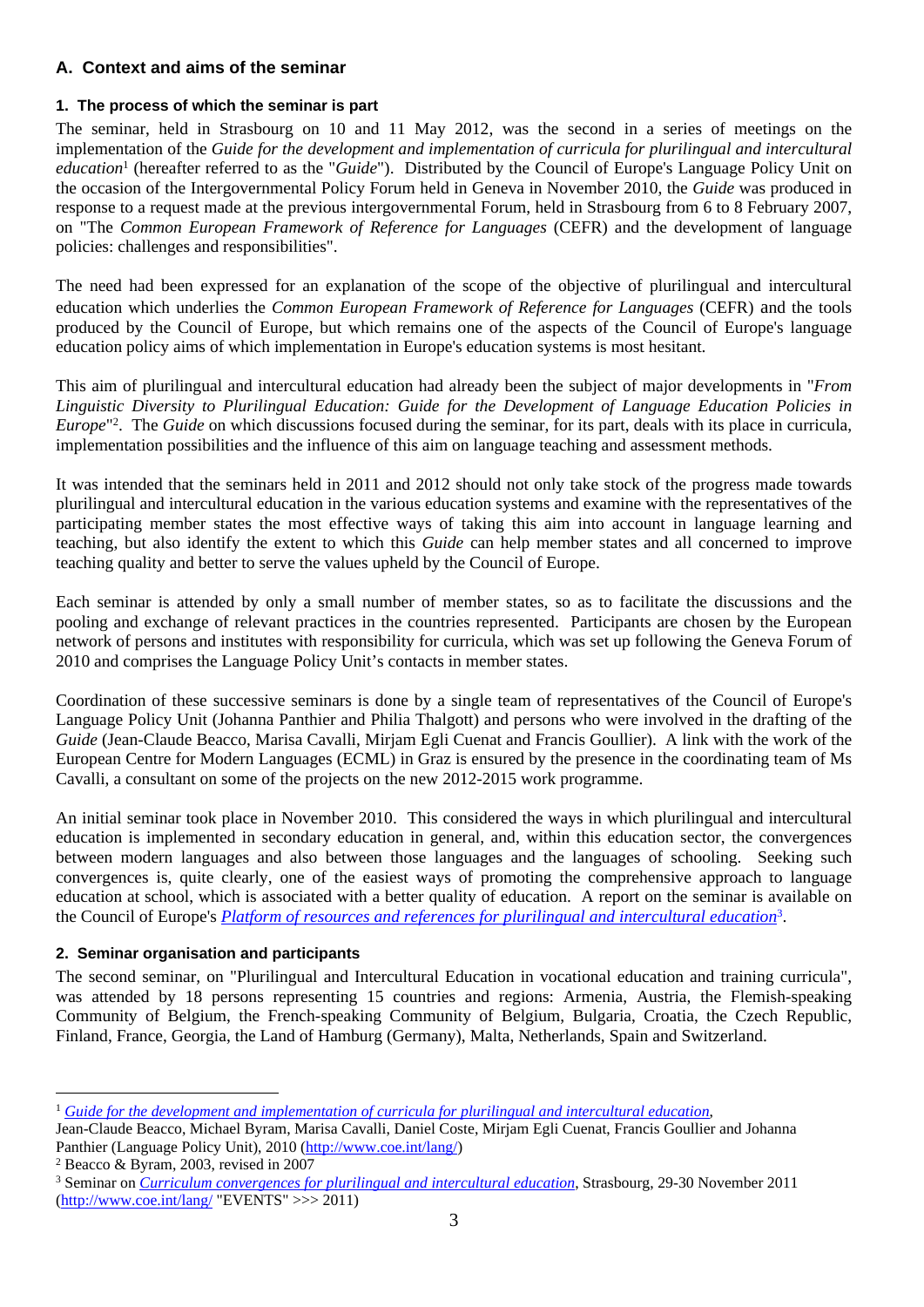Participants represented a wide range of positions and responsibilities within education systems. Half of them were specialists in vocational education and training and the other half were responsible for language teaching in secondary education as a whole, either just for modern languages or for those languages and languages of schooling as a subject. The list of participants is appended to this report.

In order to take account of the lessons of the previous seminar, held in November 2011, several significant decisions had been taken about the organisation of the work:

– Each country was invited to write a brief description of its sociolinguistic situation and its specific organisation of vocational education and training. These descriptions were made available to all participants well in advance of the seminar. Thus the specific context of the arrangements referred to at the seminar could be known to other participants already and did not need explanation prior to each oral contribution;

– An alternation between contributions in plenary sittings and discussions in working groups was applied, but with more time being allowed for group discussions, so with a considerable reduction in the number of presentations in plenary;

– The number of subjects dealt with was reduced, so as to leave the necessary time for discussion.

These initiatives do seem to have met participants' expectations. When the two days of the seminar were assessed, two aspects in particular were considered highly positive in the 15 questionnaires completed: the time allocated for discussion during the seminar (awarded marks of 5 or 4 on a scale ranging from 4 to 5 by 13 of the respondents) and the genuine opportunities for exchanges between participants (12 respondents awarded 5 or 4).

More careful attention will nevertheless have to be given to the linguistic management of seminar activities (balance between the languages used, translations of contributions distributed in due course, etc).

As for the previous seminar, a questionnaire was sent out to the contacts in the 15 countries and regions while preparatory work was under way, and the replies enabled some characteristics of vocational education and training in the education systems concerned to be identified. An inventory of this kind is useful from two viewpoints.

It is important to realise that plurilingual and intercultural education, although it may lead to appreciable changes to language curricula, is based on actual experience and initiatives in certain education systems, and that this experience must be built on.

Also, the fundamental common points and significant differences between practices and representations must be noted, so as to encourage a pooling of ideas and approaches from the different education systems. In order to be helpful, the discussions must take into account potential differences in situations, approaches followed and reasoning, so as to encourage each person to view his or her own context in a new light.

#### <span id="page-3-0"></span>**3. A seminar devoted to vocational training**

The decision to devote a seminar specifically to "short courses" of vocational education and training was explained at the very beginning of the event. The time spent on languages – whether foreign/modern or languages of schooling – seems to be limited everywhere in vocational education, particularly in certain branches, for the sake of a more "practical" education oriented more towards the world of work. Nevertheless, whichever course is being followed, the putting of words to actions, the working out of concepts linked to the chosen branch and the development of discourse specific to the various activities foster learners' cognitive development. It is important to give them an independent capacity to read instructions, discuss their work with other professionals or customers, develop arguments, make presentations, bid for tenders, etc.

It is also important to give them the means and resources they will need to be able to continue their training independently throughout their lives and to become responsible adults and informed citizens. One of the challenges of language learning as part of vocational education and training is to enable learners to acquire an adequate command of the discourse styles relevant to their activities, so that they do not simply perform tasks, but become full players in their own working lives and in our societies.

The decision to focus attention more particularly on "short courses" of vocational education and training does nevertheless throw up one difficulty. The forms that such education takes and the way in which it interlinks with general education vary considerably from one education system to another. The discussions did not therefore cover any particular kind of training, but the approaches adopted towards learners planning to move into the labour market without post-secondary education.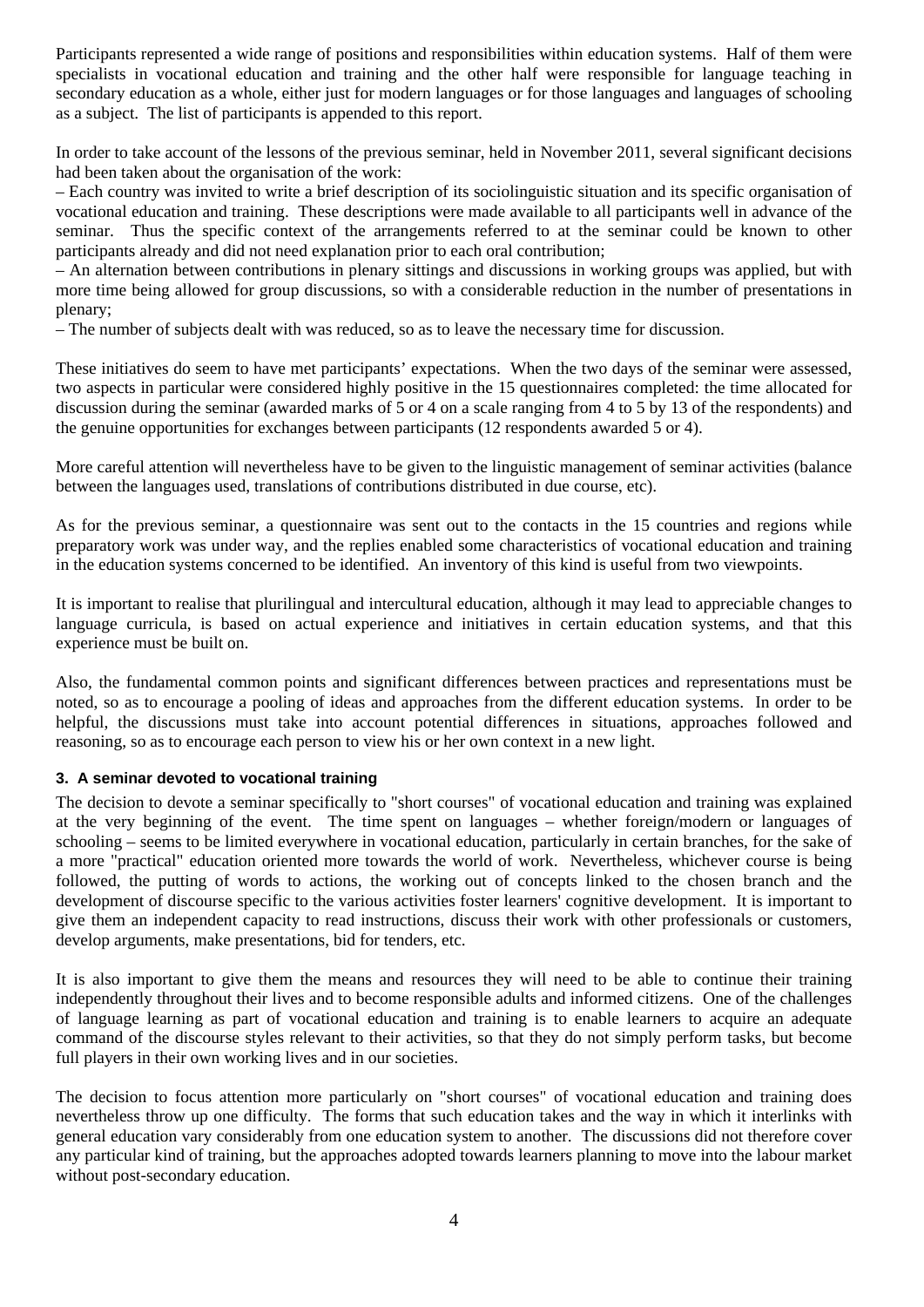This decision was nevertheless amply justified by the substance of the discussions which took place during the seminar, underlining the specific nature of the way in which the language dimension of this training is perceived and the relative importance of certain lines which by no means play such a role in general training.

Furthermore, it was a decision appropriate to the content of the *Guide*, which does include among its "prototypical" curriculum cases scenarios relating to "short courses" of vocational training<sup>4</sup> .

Finally, it should not be forgotten that the particular attention given to this kind of training is common to the work of both the Council of Europe and the European Commission, although the concerns of the two European bodies may differ, in line with the specific vocation of each. A report by the "Languages for Jobs" Thematic Group<sup>5</sup>, presented during the seminar by Mr Manfred Thönicke, confirmed that firms' needs in terms of employees' language skills are increasing. The expected skills are increasingly viewed from a pragmatic angle and, depending on contexts and needs, less emphasis is placed on the requirement to use the language correctly. While English is necessary, it cannot be enough, and plurilingual competence is an obvious asset for both the individual and the business. Of course, in this context, the study referred to emphasises the importance of the authenticity of the learning tasks, which must as far as possible correspond to the framework within which these languages are used within the firm or the working environment, as well as the professional importance of mediation activities. The study also points up two problems: current assessments do not take sufficient account of the interaction between language activities, and businesses are still insufficiently aware of the benefits of mobility for training.

The seminar was therefore devoted to certain specific aspects of "short courses" of vocational education, namely those related to the language dimension of secondary education and training whereby pupils and apprentices can directly obtain a vocational qualification.

These aspects include the following subjects selected for particular discussion:

– the role of the language of schooling and its contribution to learners' success in all the component parts of the training followed;

– the specific needs of these pupils' foreign language(s) training;

– the particular experiences which play a part in learners' language and intercultural training, especially preparation for, and experience of, international mobility;

– the benefits of a more comprehensive view of the contribution of this teaching and these experiences, ensuring optimum consistency and efficiency.

For each of these aspects, presentations covered the main input of the *Guide*, which needs to be compared with the experience of the different countries and regions represented, and which was the subject of group discussions. They will be broached in succession below, although it seems clear that all have certain common features, broadly determined by a few similar factors, and that possible developments involve identical levers.

# <span id="page-4-0"></span>**B. Languages of schooling as subjects and as languages for other subjects**

From the outset, the seminar focused, not on foreign languages, but on the roles of languages of schooling. An accurate perception of the scope of plurilingual and intercultural education is in fact facilitated by giving thought to this subject. The specific contribution made by the *Guide* and by the Council of Europe-led discussions on languages of schooling in vocational training was described by Professor Jean-Claude Beacco, whose address is reproduced in full below.

#### <span id="page-4-1"></span>**1. Languages of schooling in the context of plurilingual and intercultural education**

A language of schooling taught as a subject (to impart knowledge of grammar, vocabulary, literature, linguistic practice, etc) is the same language used to teach knowledge of scientific, technical and vocational subjects. This divided role has long prompted queries about complementarities between these subjects, an issue which is therefore being considered again in the context of plurilingual and intercultural education. Its underlying principle is the creation of convergences between all language teaching (language of schooling, foreign languages, etc), for it is that teaching which breaks down language as a single faculty.

<sup>4</sup> *Guide for the development and implementation of curricula for plurilingulal and intercultural education*, part 3.3.2, pages 55- 58

<sup>5</sup> European strategic framework for education and training, *Languages for Jobs – providing multilingual communication skills for the labour market*, July 2011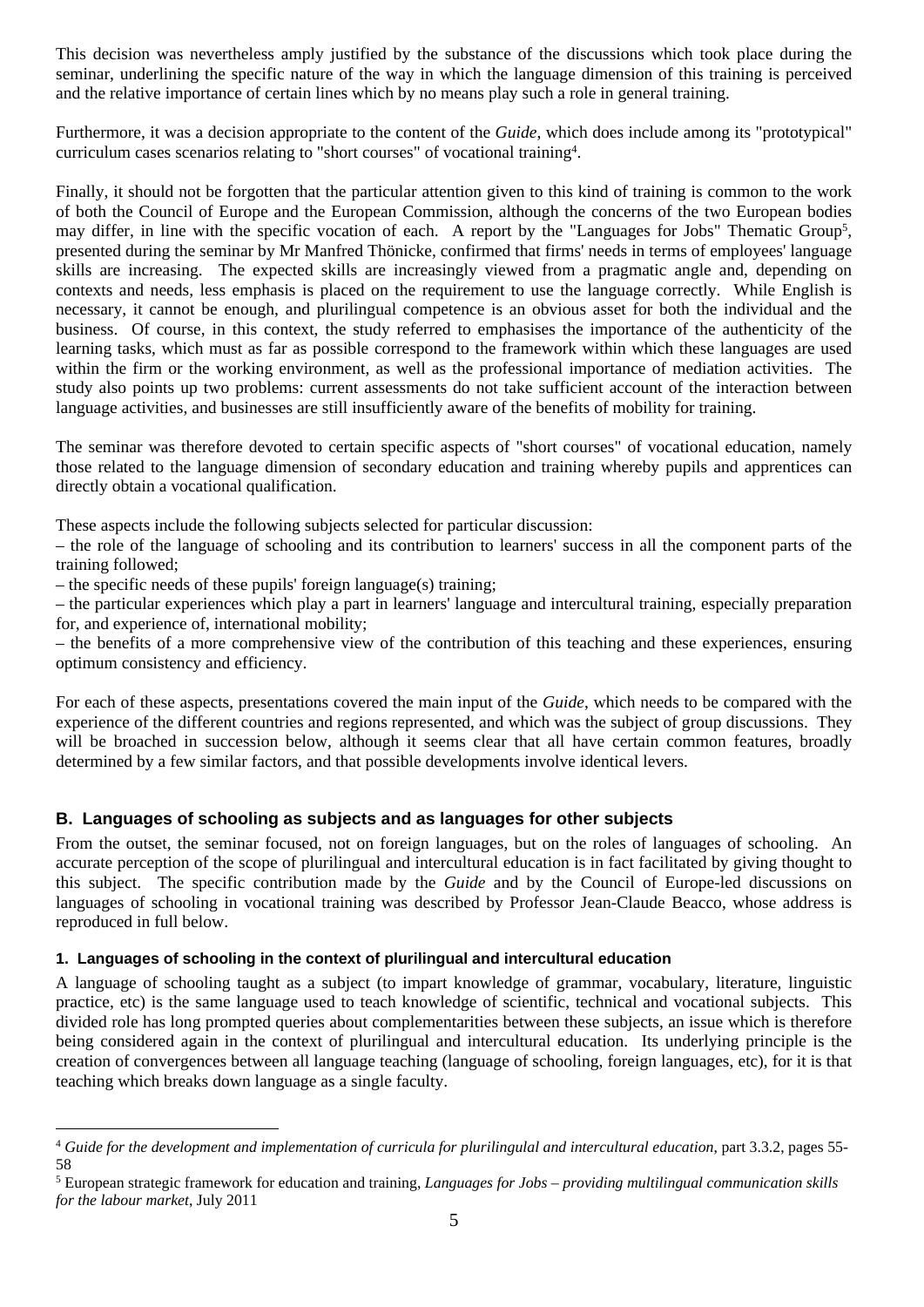This complementarity can be put into effect in a fairly minimalist way. There are many contexts in which the language of schooling is taught purely to ensure a proper command of the "language" (spelling, syntax, norms, ordinary or specialised forms of communication, and so on), a concern which is not much present in the teaching of other subjects, where priority is readily given to the acquisition of knowledge and vocational skills, and to the effectiveness of communication (not whether it is in general terms "correct", conforming to the norms of the language and the dominant sociolinguistic standards). With a broader remit, the teaching of other subjects also bears this responsibility (to give attention to the correctness of language, especially in written exercises), but it is fairly easy in this context to develop more specific activities relating to scientific and technical or job-specific vocabulary and terminology.

Other forms of language-related objectives may appear in training courses with a vocational dimension: access (receiving or producing) to forms of discourse used in a given occupation, and typical thereof. These kinds of discourse clearly vary from one field to another and, within a single field, from one language to another. And they fall outside the ordinary language experience of most learners, who seldom come into contact with them. These kinds of specialised discourse within all kinds of occupational activities have frequently become important objectives during training courses, for they correspond to an objectivised perception of learners' needs: the analysis of specific language-use situations, particularly in occupational contexts (often referred to as language needs analysis), is an approach brought into use at a very early stage, in the mid-70s, for vocational courses. Subsequently, job benchmarks (or reference frameworks) have systematically been created for each branch of work. They are vital to the creation of appropriate language training courses, containing specifications of language knowledge and skills which combine with job-related skills (ability to deal with bank or post office customers' requests, to talk to public transport users for ticket collectors) or which are used for the forms of communication practised in a given occupational field (interaction during staff meetings, negotiations with suppliers, etc). Such matters should also be a responsibility of the language of schooling as a subject, but it is the case that reasoning in terms of communication needs is still too infrequent in a school subject which is composite and meets objectives of different types. At all events, the concept of the *discourse genre* offers a common entry point to language as a subject and to the other subjects in terms of determining the learning objectives, and therefore course programmes.

While a functional view of this kind is both vital and legitimate in these vocation-oriented educational contexts, it alone cannot claim to define the purposes of language teaching in vocational training courses. In particular, a number of these specific kinds of discourse which pupils are taught to use take very limited forms (because of the speciality concerned). They are standardised and often predictable, including their variations. Their production (especially in written form) can to an extent be based on the use of a limited range of stereotyped or recurrent forms of words. Such texts can therefore be acquired through imitation or through a form of word substitution, filling in the "gaps" in a model text, without the learners actually becoming aware of how they function.

This being so, this functional approach, while it is vital, remains inadequate, for it does not necessarily prepare learners:

– to deal with ordinary communication situations, which also occur during professional activities, between colleagues or with superiors or customers/users (dealing with different forms of expression of disagreement, requests relating to work stations, complaints, etc);

– to deal with relations with other groups of workers which use other practices (so with different communication habits), or those with the same practices but in another country or context. For these intercultural contacts between different occupational spheres, learners need to be taught how to think for themselves and identify these different linguistic practices and grasp how they work;

– to undertake independent further training, presupposing that they have constant access to information about innovations and trends in the work sphere, achieved through individual forms of technological monitoring, requiring access to texts and a critical reading thereof.

With a view to plurilingual and intercultural education, learners are considered to be entitled to try out forms of discourse other than those used in ordinary everyday communication: the "*school's role is to widen the range of discourse genres to which learners have access, which we will call their discursive repertoire (which may include discourse genres in different languages)*" 6 . Beyond the mere expansion of the repertoire essential to given occupational skills, however, particular texts – those where knowledge is produced and displayed (so "primary" texts in that others are derived from them) – are crucial to our argument: language can in this instance be a means of

<sup>6</sup> *[Language and school subjects. Linguistic dimensions of knowledge building in school curricula](http://www.coe.int/t/dg4/linguistic/Source/Source2010_ForumGeneva/KnowledgeBuilding2010_en.pdf)*, page 11, 2010, Jean-Claude Beacco, Daniel Coste, Piet-Hein van de Ven and Helmut Vollmer ([http://www.coe.int/lang/-](http://www.coe.int/t/dg4/linguistic/default_EN.asp?) Events in 2010, Intergovernmental Policy Forum, Geneva)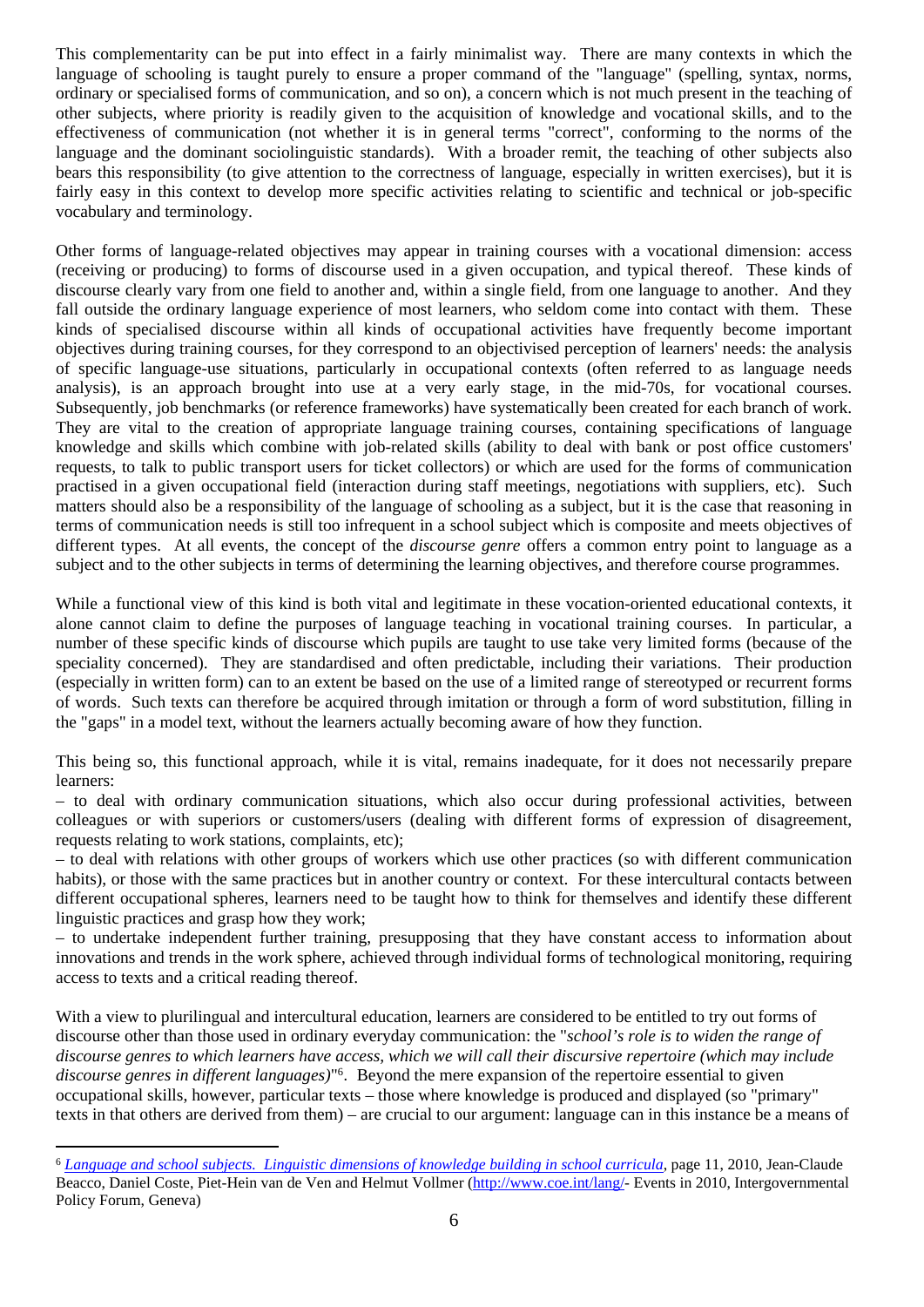creating knowledge, the creation and writing of knowledge then being two sides of one and the same process. It is such discourse that we have termed "academic". Although not immediately useful, it must be included in vocational training, as it is able to gain learners' cognitive involvement, and not just to call on language skills. Familiarity with texts of this kind and the appropriation of some of them (receiving or producing) is in fact intended to make clear the functioning and methods of the building of the knowledge created and displayed there, as represented by the texts.

For, in these discourse genres, knowledge and techniques are clear to see in their construction: they are not just displayed and described, but justified and backed by argument. They are thus one of the areas where linguistic reflectivity goes hand-in-hand with learners' cognitive involvement. Familiarity with them plays a decisive role in getting learners to perceive the linguistic and cognitive methods of such cross-cutting operations as describing, deducing, comparing, classifying, naming and defining, operations needed in every subject: "[…] *it is clear that a command of knowledge can by no means be reduced to a command of the language through which it is expressed […]. The language used by learners in scientific, artistic and technical subjects (including, partially, courses in the language(s) of schooling) should be regarded by the teachers of those subjects as a set of outward signs allowing them to observe indirectly the learners' cognitive gains. But conversely, as it were, if learners master the 'right' linguistic means of communication in relation to the particular area of knowledge, that mastery may be able to have a positive influence on their gains and help them to develop the desired scientific attitudes and approaches*" 7 .

These reflective dimensions, where the acquisition of knowledge and techniques is inseparable from a degree of familiarisation with academic discourse genres, constitute an area of transversality between disciplines (through linguistic/cognitive operations). Their presence in curricula meets the need for linguistic reflectivity which characterises plurilingual and intercultural education<sup>8</sup>. It is not enough to take learners "outside" social communication discourse in the form of "*I – here – now*" and into job-related discourse to turn them into responsible and independent players in society. A humanistic conception of language education also implies giving them access to discourse on which knowledge is based, so that they grasp, as critical observers, its production and dissemination conditions and thereby have an overview of the discursive topology which makes up their future working space. This distancing should enable them to adopt appropriate and contextualised discursive conduct in the strictly occupational sphere and in ordinary exchanges, as a source of clarity in communication extending across them.

# <span id="page-6-0"></span>**2. The actual roles assigned to languages of schooling in the countries/regions represented**

Many fundamental aspects of the ideas set out above have very little in common with the realities and practices described in the replies to the questionnaire. They do seem to have one thing in common, however: work-related situations play a unifying part in defining the role and objectives of all the languages learned and used, whether they are languages of schooling or foreign languages. The taking into account of these work-related situations within every subject is a vital factor in co-operation between the teachers of different subjects.

Yet the consequences for the different education systems vary considerably, especially where the convergences sought or exploited between the different kinds of teaching are concerned. In certain situations, there seems to be no claim of an overall approach to all languages (Netherlands), or each language has its content and objectives defined separately (Armenia, Bulgaria). In a majority of cases, there is an at least partly common approach to all languages, whether they are languages of schooling or foreign languages (Flemish-speaking Community of Belgium, Finland, Georgia, Hamburg). And finally, a few countries report that all languages are considered together, with a common framework of reference (French-speaking Community of Belgium, France).

Generally speaking, however, there are few cases in the questionnaire replies in which there is clearly a wish to make consistent use for teaching purposes of the synergies between this language teaching. As if the focus on work-related situations was the only legitimate perspective, leading to neglect of all the other possibilities offered by the learning situations themselves.

Of course, a few examples of the opposite were mentioned, as in Switzerland's reply to the questionnaire ("use of the teaching methods adopted for language 2 to enable weak pupils to improve their writing in the language of

[\(http://www.coe.int/t/dg4/linguistic/Source/Source2010\\_ForumGeneva/KnowledgeBuilding2010\\_en.pdf](http://www.coe.int/t/dg4/linguistic/Source/Source2010_ForumGeneva/KnowledgeBuilding2010_en.pdf))

<sup>7</sup> *Language and school subjects. Linguistic dimensions of knowledge building in school curricula*, page 8, 2010, Jean-Claude Beacco, Daniel Coste, Piet-Hein van de Ven and Helmut Vollmer

<sup>8</sup> *Guide for the development and implementation of curricula for plurilingual and intercultural education,* part 2.4.1.5, page 35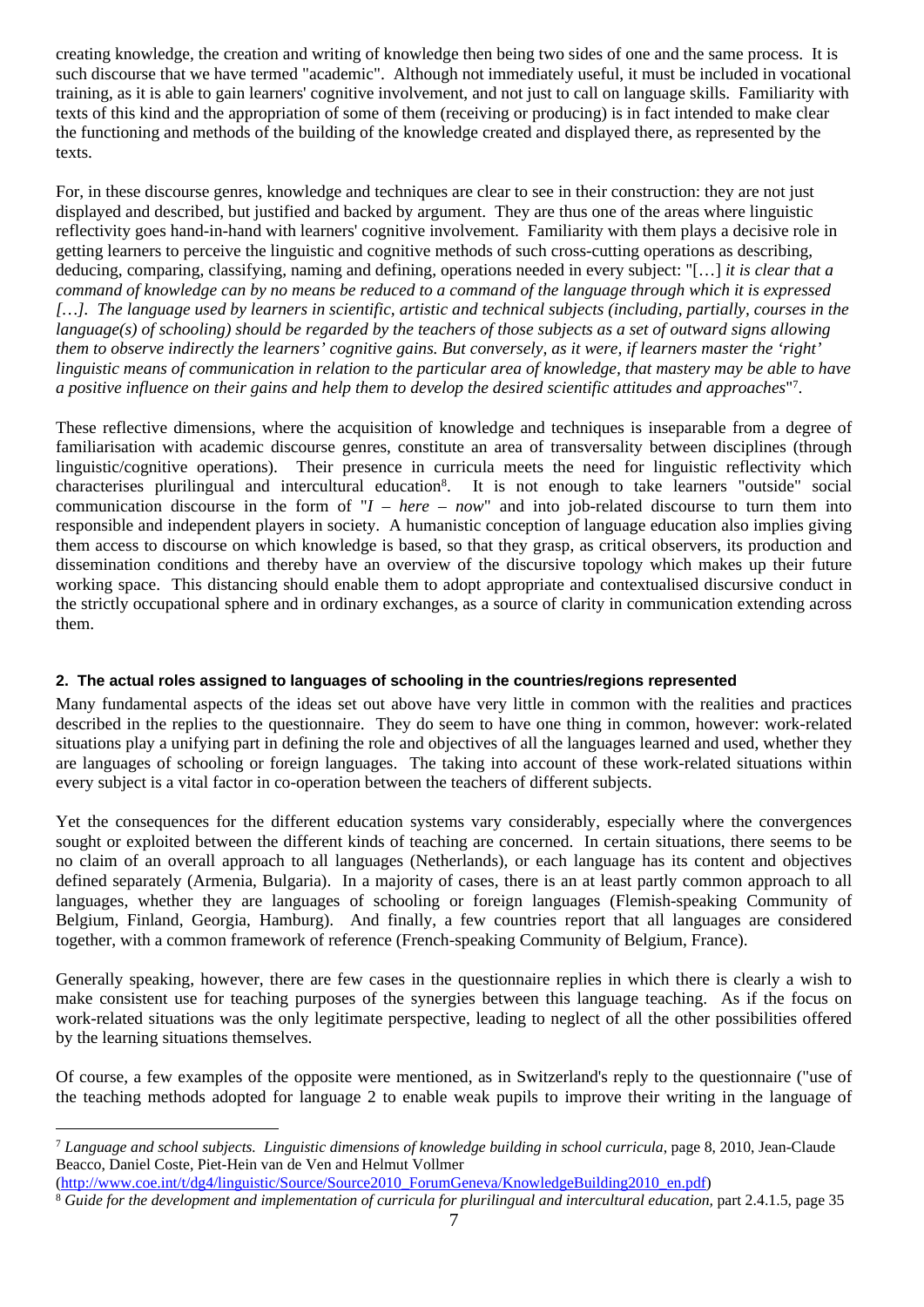schooling"), and in Malta's reply referring to its experience, with the learning of transfers of skills from one language to another being described as vital in a country where individual bilingualism is a reality.

We should not, however, jump to over-hasty conclusions from the lack of references to the use of such synergies. Indeed, co-operation between teachers of different languages (if only through a focus on the same work-related situations) seems to occur fairly frequently.

In several countries or regions, it was in fact emphasised that the teachers of the language of schooling and of foreign languages have to coordinate their objectives and choose common teaching approaches (Austria). In the Czech Republic's reply there is a reference to the award of a European "label" to one school which had managed to establish very strong co-operation between the teachers of the different languages. Lastly, forms of co-operation arise out of the importance in vocational training of specific kinds of teaching such as bilingual teaching, the CLIL/EMILE arrangements, project-based teaching and the simulation of job-related situations.

These findings may be summed up by saying that certain conditions really do exist for better taking into account the implications of a command of languages of schooling for a command of discourse genres. First and foremost among these conditions is the unifying role played by the vocational profile for teachers co-operating on clearly defined projects involving all disciplines. Furthermore, the authorities give broad encouragement to this approach. Other favourable factors include the obligation to undertake work placements, which in practice encourages analysis (trainees' reports, critical analysis of incidents) of which the language dimension can and should be part.

It may nevertheless be suspected that the precise scope of this requirement, as defined in the Guide, is not necessarily perceived, and not all the lessons are learned. This was broadly confirmed by the discussions within the working groups. In most of the countries, the curricula for short courses of vocational training include the learning of standard and job-related discourse and also leave room for general subjects, since these allow changes of course and develop learners' ability to play their role as citizens. Interaction between the two is not always taken into consideration. Incidentally, the place of literature in this training is a subject of debate which merits clarification, although it is generally agreed that the creative and artistic dimension of the language of schooling should be preserved.

It also came to the fore during the discussions that one of the main obstacles to better implementation of certain components of plurilingual and intercultural education stemmed from the lack of preparation during teacher training for tackling the language dimension of learning. In the face of this situation, teachers, both of the language of schooling and of the foreign language, should certainly be encouraged to work in co-operation. It remains an open question whether all teachers, of all subjects, need to promote awareness of this language dimension, the giving of thought to it and the learning of discourse connected with all job-related situations and with learners' individual needs.

An example showing that they do need to do so was given, however, in plenary by Ms Nynke Jansma and Ms Ans ter Haar, with reference to training at an establishment in the Netherlands. Teamwork was deliberately fostered, through, for instance, the physical arrangement of the premises, with classrooms being used for several subjects, and with the existence of departments. Lessons were organised around core tasks in terms of the vocational skills to be developed. In addition to the vocational components of these tasks, the language dimension was highlighted, particularly for Dutch. The teachers of vocational subjects took account of this language dimension, and during work placements learners might be asked to do certain things in Dutch.

Possible courses of action were also identified. Certain characteristics of a large number of learners following short courses of vocational education, except in certain educational cultures such as that of Switzerland, where such training may also be highly regarded, should encourage teachers to take action to foster a more reasoned command of the language of schooling and the valuing of this. In practice, a great many learners either need to be remotivated and have their confidence restored after certain setbacks at school or have proven problems in using the language of schooling.

# <span id="page-7-0"></span>**C. Foreign languages in "short courses" of vocational training**

The questionnaire replies quite clearly show the specific nature of language teaching during short courses of vocational training, firstly through the importance in this context of work-related situations as well. In this huge majority of cases, the objectives and content of the training are determined by the specific needs of the jobs for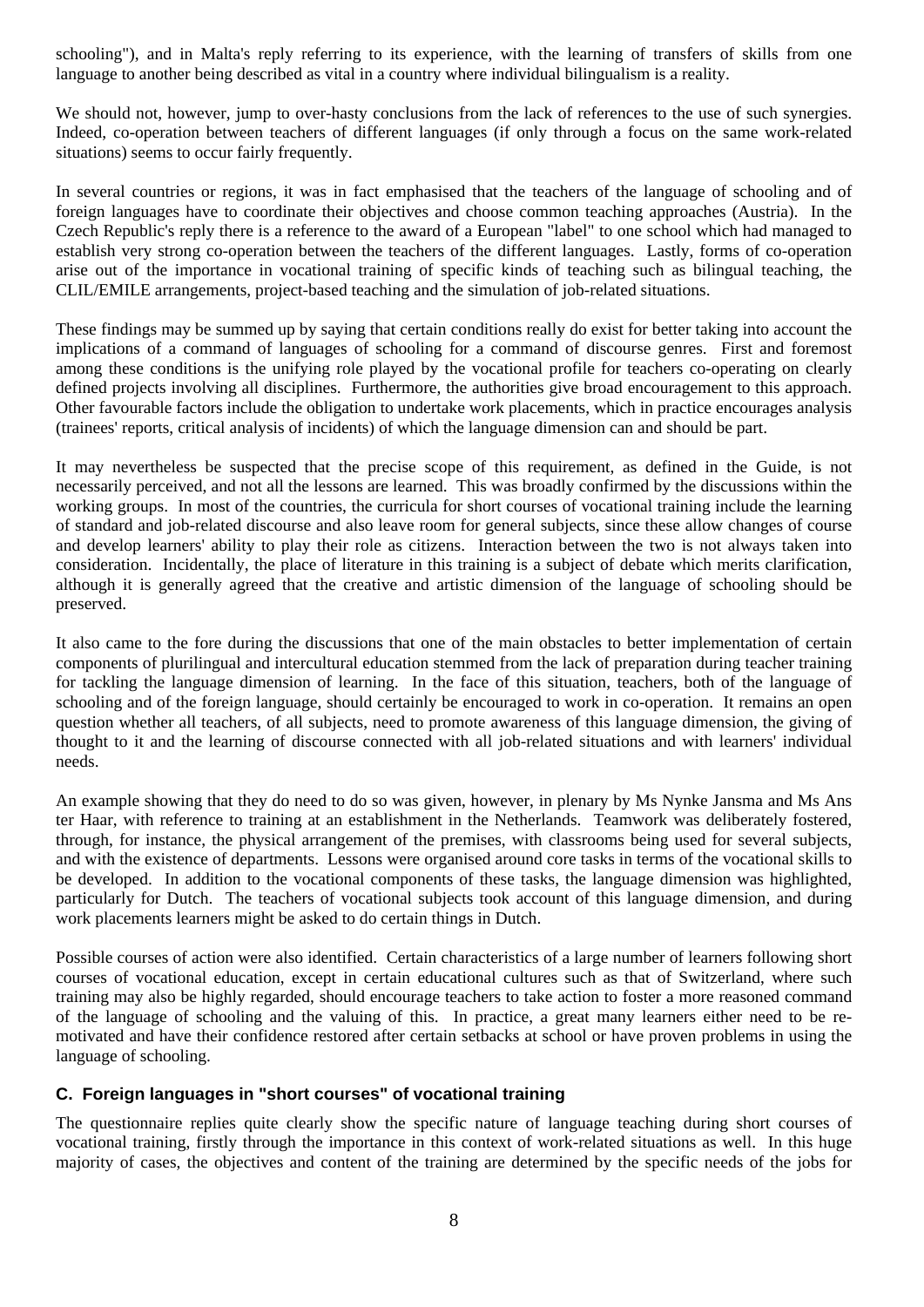which students are being prepared, including the content and objectives of the language teaching. This is, for example, clearly expressed by the title given in Hamburg to the teaching of English, which is "Vocational English".

This taking into account of the situations in which languages are used in the work context closely corresponds to pupils' needs and is likely to motivate them. Of course there should be no confusion between work-related situations in which languages are used and a specialisation in languages. A specialised vocabulary is vital, but is not the main thing needed in job-related situations.

Furthermore, the question arises of the link between this kind of taking into account of work-related communication situations and the general objectives of language teaching in the context of plurilingual and intercultural education.

#### <span id="page-8-0"></span>**1. Modern foreign language teaching in the education systems represented: reality and outlook**

The direct influence of work-related communication situations means that the place and role of language learning vary in more than a few cases, depending on the training being followed. In certain training courses, no foreign languages are taught (this is the case in four of the 15 countries represented). In others, learners are taught just one foreign language, with a second usually being optional (in five countries). In other countries or regions, study of two modern foreign languages is compulsory.

In those last-named, pupils are free to choose one of the two languages, as there really seems to be no choice about English. The specific role of English was often highlighted in the replies, several of which pointed to the relationship between English and work-related situations. Some practical vocational lessons are systematically taught in English.

Although the arrangements described were often said to be essential for occupational purposes, there must nevertheless be some choices which are made for educational reasons. The countries and regions where the study of several languages is compulsory, with the choice being left to pupils, are not mainly those whose sociolinguistic situation would so require. These choices for educational reasons may sometimes appear problematic in the light of the values represented by plurilingual and intercultural education. It may be noted, for instance, that in some cases the general training objectives are dropped for some pupils, although it is asserted at the same time that one of the objectives of the training is to prepare for lifelong learning. Other descriptions state that the objective of cultural diversity, while it is pursued in general education, is dropped for short courses of vocational training.

To characterise the way in which "short courses" of vocational education dovetail with the general objectives of the education system, it is possible to identify a continuum between three situations:

a) language teaching without any particular relationship with work situations, apart from the attention given to the learning and use of a specialised vocabulary specific to the occupational branch;

b) the existence of a significant common core with general education, to which are added components specific to the vocational training. In Bulgaria, for example, a specialised subject called "job-related language" is added. Another example is that of France, where different teaching approaches and assessment methods are grafted onto this common core, taking account of the needs of the pupils concerned and the individual rate of acquisition.

An illustration of this last-named scenario is provided by Switzerland: "During a major school reform relating to retail staff training, a requirement for 'islands of learning' (Lerninseln/ilôts d'apprentissage) was added to foreign languages teaching. These 'islands' are sequences during which projects are carried out to practise job-related language activities".

c) an occupational approach to all training courses; all the language teaching relates to authentic work situations.

It is striking to note that the influence of the occupational dimension on the way in which the general training objectives are pursued may have positive effects in terms of development towards plurilingual and intercultural education. In a few cases, general thinking within the education system benefits all training, including short courses of vocational training. In Switzerland, for example, incentives to take diverse approaches to languages and for language teachers to co-operate with each other seem to apply as much to this kind of training as to general training, at least for learners benefiting from the teaching of a foreign language. In other cases, the specific needs of the vocational training course have led to progress which may also benefit general courses, provided that, naturally, representations of the two are not separated from each other. An illustration worth mentioning is the co-operation between the teachers of languages and of other vocational subjects fostered by the inclusion on the curriculum in France of pluridisciplinary vocational activities, or of arts and culture-based classes in short courses of vocational training, whereas such co-operation is not as formalised in general education.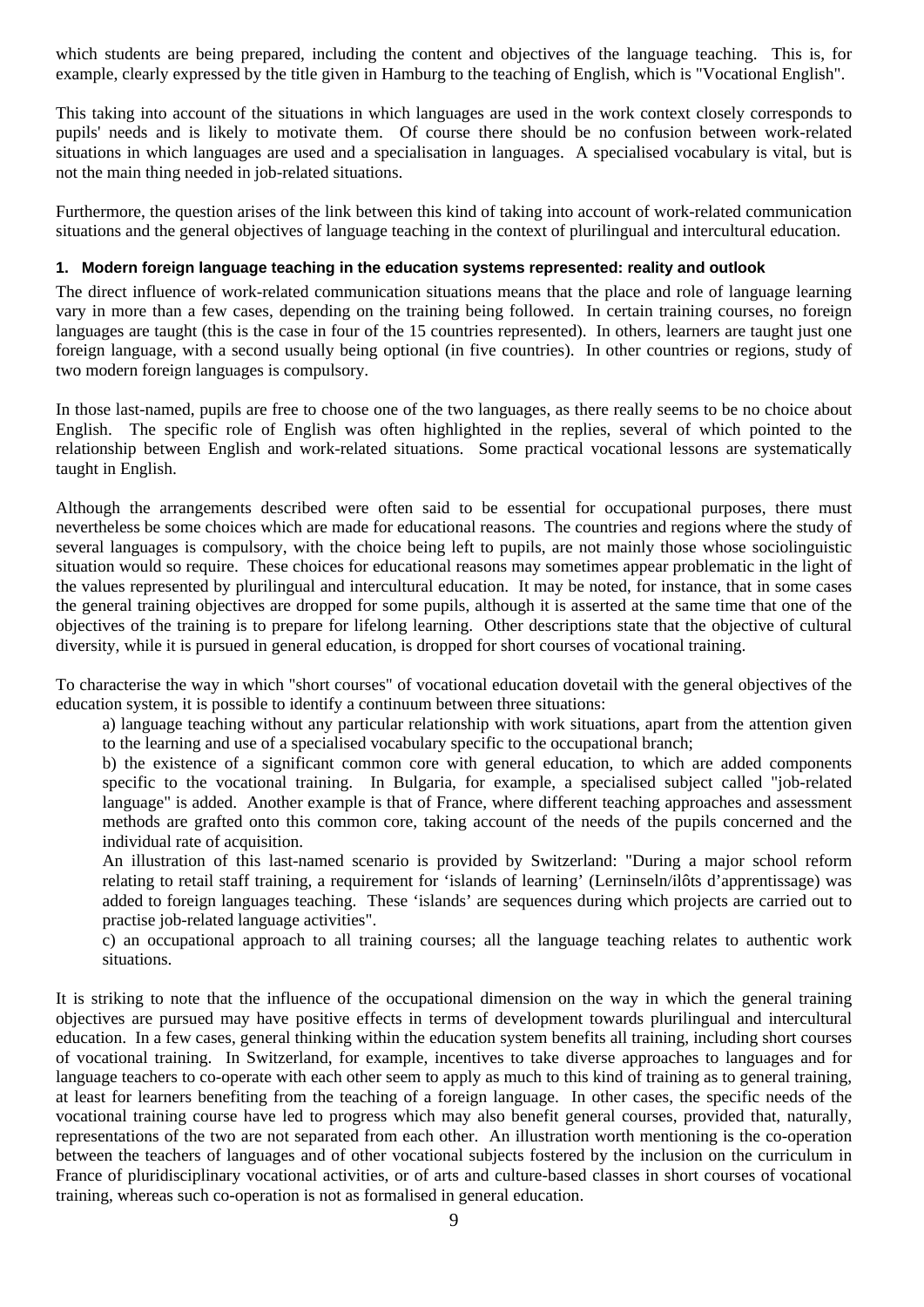Furthermore, it does seem from the replies to the questionnaire, that the focus on work-related situations may promote an awareness of the language needs associated with such situations, whether through the importance attached to discourse genres or through the discursive functions in use in the occupational sphere.

#### <span id="page-9-0"></span>**2. The great diversity of ways in which the** *Common European Framework of Reference for Languages* **(CEFR) is used**

As in general education, the CEFR's proficiency levels are used in almost all the countries to set the objectives for the teaching of languages and to define the criteria for assessing language skills, sometimes even for the language of schooling. The arrangements which the CEFR encourages to promote plurilingual and intercultural education, in contrast, are little used. It is particularly noted that the objectives of language training are very infrequently drawn up by reference to the individual language profile. Very seldom is a distinction made between target levels according to language activities. The options chosen for assessment methods, such as the widespread use of oral tests, do not seem to be based on a detailed analysis of the needs.

However, six particular points are noted with great interest:

a) the frequency with which mediation is one of the objectives set for language teaching or is one of the educational practices described, as is the case for the Land of Hamburg, where the importance of this language activity for short courses of vocational training is highlighted;

b) the importance of the objective of intercultural training, in conjunction with work-related situations (intercultural mediation, for example). This objective appears in the great majority of replies. The question of course remains of what exactly this reference to the intercultural dimension covers. In fact, the *Autobiography of Intercultural Encounters* is referred to only three times (Austria, Netherlands, Switzerland). And, in certain cases, it is pointed out that the intercultural dimension is an aim, but without this being related to plurilingualism;

c) the affirmation in several replies of the importance of both the learning of cross-cutting strategies and an openness to other languages;

d) the opportunity given for plurilingual communication in the classroom, as is the case in Finland, and the work done on a language's own inherent variability (French-speaking Community of Belgium, Finland, France);

e)..the frequency with which work is done on language-learning strategies (Flemish-speaking Community of Belgium, French-speaking Community of Belgium, Finland, France);

f) the use made of the European Language Portfolio and the Europass, to which five countries referred (Austria, Czech Republic, Finland, Malta, Netherlands).

Finally, the place assigned to languages of origin varies widely from one country to another. In a minority of countries, pupils whose language of origin differs from their language of schooling, whether it is the language of a minority or a language of immigration, may receive teaching of this language, often in addition to the common curriculum for all pupils. Sometimes this teaching is open to all the pupils who so wish (Netherlands), and in one case (Finland) the pupils concerned may be excused study of other languages.

#### <span id="page-9-1"></span>**3. The consequences of plurilingual and intercultural education for the objectives, content and methods of foreign language teaching on short courses of vocational training**

The convergences between the actual situations described in the replies to the questionnaire and the ideas found in the Guide, like the significant discrepancies between the two, may be measured through an examination of the consequences of the dynamic process of plurilingual and intercultural education for three aspects of the teaching of foreign languages: objectives, methods and content.

#### **Objectives:**

Considering the objectives of language teaching during vocational education does not mean making the objectives set for language education for pupils in general education "less ambitious". It is not enough just to take the objectives of general education as a reference point, and reduce them.

The best approach is to consider at one and the same time the needs of pupils in the different occupational sectors and the opportunities open to them during the education provided, although, in many cases, it is not easy to reconcile the two fully. This approach, however, must in particular lead to a distinction being made between objectives according to the different language activities. There is an even greater need for such differentiation than in general education. What is more, it is often found that the need for oral expression skills is greater than for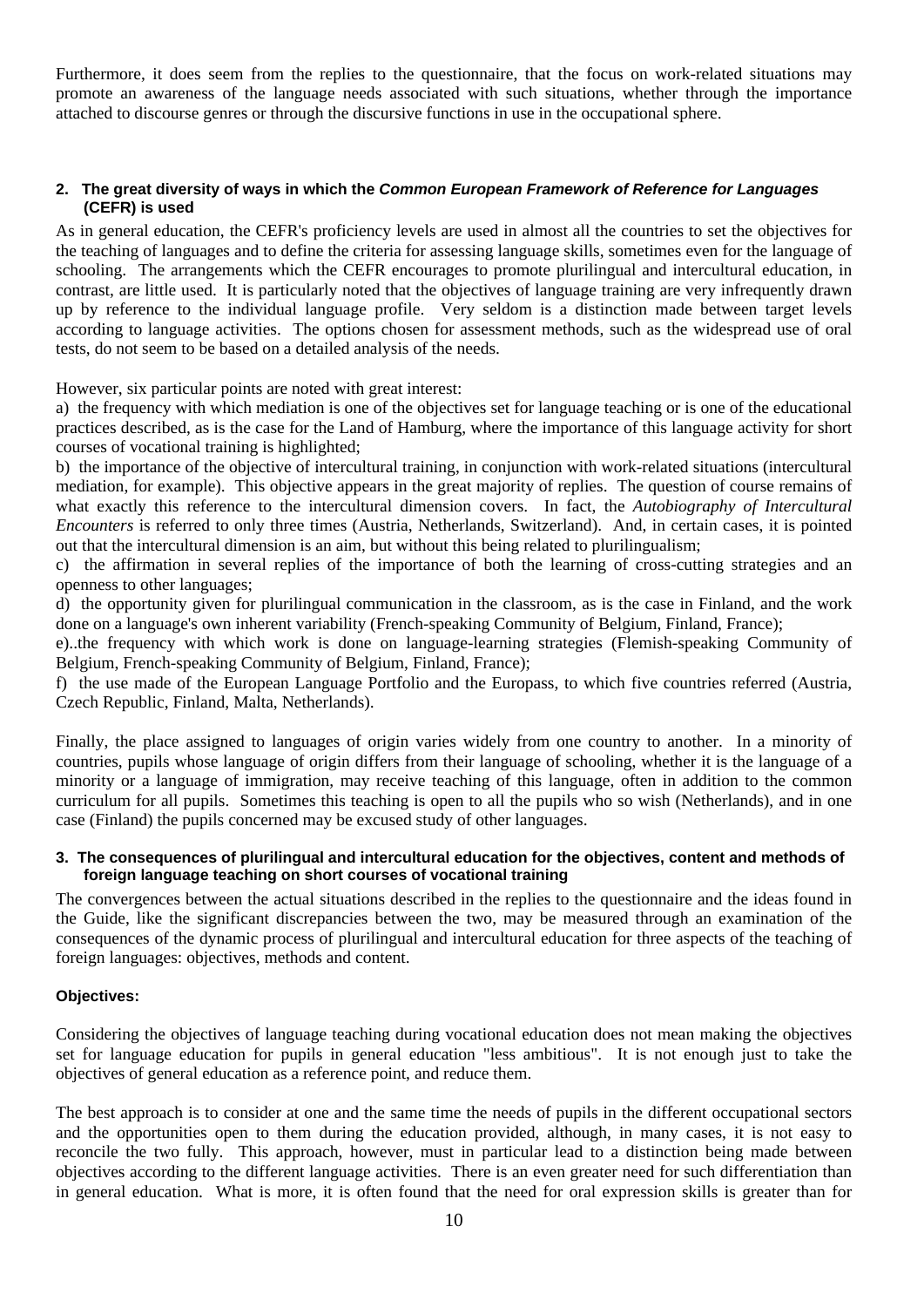written skills. Rather than defining a target or required level, it is appropriate to define an individual language profile.

However, and this second aspect is indissociable from the first, this language profile, in order for it to be effective, cannot be confined to a single language learned, but must take more account of the plurality of languages and competencies which make up each learner's individual repertoire. This, of course, cannot be exactly the same for all, making it difficult to formalise it for a specific course of education. But the general aim must be clearly asserted. Although the objectives in terms of command of the language taught may be defined as a level of competency for each language activity, it is important for this to be explicitly included in the general aim of giving pupils complementary competencies in all the languages that they know and are learning, including languages of origin, regional or minority languages and the language or languages of schooling. Furthermore, one of the objectives of language teaching should be that all the learners are fully aware of the potential and richness of their individual repertoire.

The immediate effect of this is that, among the objectives of language teaching in vocational education must be, alongside the levels of proficiency to be achieved, a strategic capacity to draw on all the skills and expertise acquired. Strategic competency has to be interpreted as a pupil's capacity to make the best possible use, each according to his or her resources, of his or her knowledge and skills in order to deal with the various communication situations that may be experienced. This requires an ability to affect transfers between languages and to mediate between the languages concerned or between the kinds of text. It also requires the ability to make a controlled shift from one language to another, according to needs and individual resources, and even to master situations of multilingual dialogue, i.e. an ability to make him or herself understood by someone from another culture who speaks another language, and to understand interaction in another language. All this of course depends on teaching methods and explanations of the content of the teaching, but it may also be included among the explicit objectives.

The third kind of objectives which may be set for this education relate to intercultural skills, meaning the ability to interact responsibly and critically, but in a friendly way, with people who are different. Intercultural competency presupposes both knowledge dispensed by education and individual experience of others, either through situations created during language classes or through experience of contact, international co-operation and mobility. Knowledge and experience, however, give rise to competencies only if explanations are given and a thinking process takes place. The clear inclusion of intercultural education among the objectives pursued may effectively help pupils to move on from a series of experiences to a competency which can be generalised and transferred to all the situations they will meet in their individual careers.

#### **Language teaching methods**

Where it relates to planning of the use and learning of languages, the CEFR highlights the usefulness of communication tasks likely to make use of the relevant competencies. These tasks make the required work meaningful and draw on all the resources at the pupil's disposal. Quite clearly, this approach fully deserves its place in language teaching in the context of vocational education. This approach has a place even more obvious, if this is possible, than it has in general education, and it is far easier to implement than in language classes in general education. Situations are all the more credible to pupils for being clearly based on job-related needs. It is clear that project-based teaching and simulations of specific situations are frequently part of this training.

In the context, already referred to above in respect of languages of schooling, of the need to feel valued which may characterise a large number of the learners who take these courses, it is necessary to organise the teaching of languages in such a way as to enable them to experience regular success as they use the languages learned. They cannot be expected to feel motivated unless they experience this kind of success. This means not just valuing pupils' ability to achieve the objectives set, but far more important is a deliberate effort to place them in situations where they can succeed. The objectives set for the teaching of each language over an often limited number of hours sometimes cause teachers to focus on the progression needed. It is vital to remember as well that there should be times during these sequences when pupils are not expected to be learning new things, experiencing new techniques or strategies, but will come to realise that the teaching that they are receiving does effectively enable them to learn ways of successfully completing certain tasks. This experience of success always underlies the self-assessment tools offered by the Council of Europe. The Language Passport in the *European Language Portfolio* and the modern languages part of the *Europass* are instruments for taking stock as the training course goes on. They should not hide the importance of individual consideration of the progress made during the course. The Portfolio's Language Biography may be used for this, or appropriate use may be made of the competence descriptors or of any other method. The important thing is to make the valuing and a growing awareness of any progress, even limited, a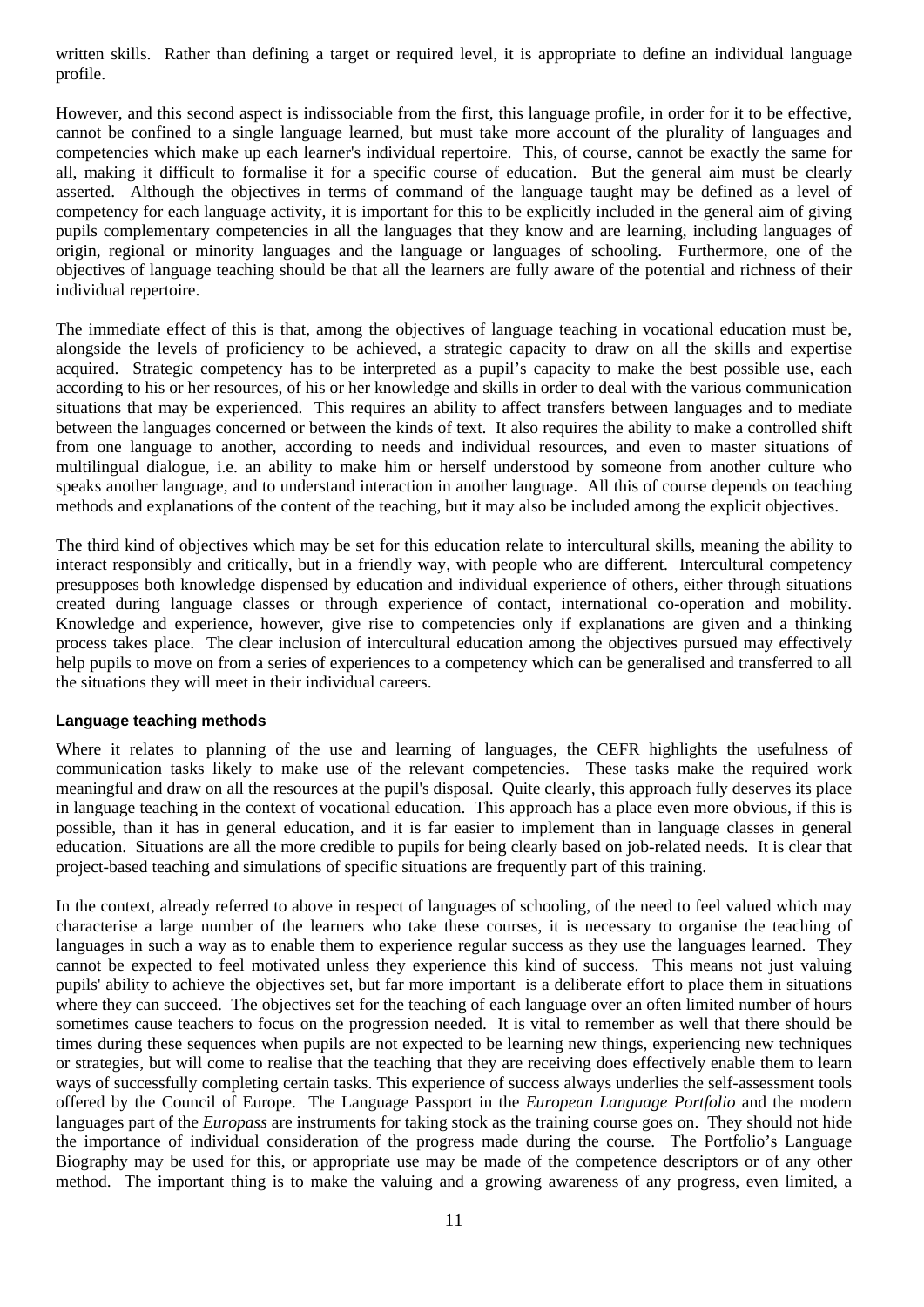constant part of the language teaching process. In line with this concern, the progress being monitored must not relate solely to the level of language skills, but just as much to the gradual acquisition of strategies.

Finally, in this type of education in particular, a balance should be struck between the communication tasks expected of learners and time to consider what they have learned and the experience they have gained in performing these tasks in the classroom or during more independent work. Such consideration may also extend to the way in which pupils have managed to make use of the resources in their repertoire. It may also be extended to the internal variability of those languages known to the learners, to make it easier for them to become aware of the existence of different registers and the appropriateness of these to communication situations, and to make them more aware of the diversity of their own language resources.

This growing awareness is something else for which the teaching teams as a whole are responsible. Only if language teachers co-operate and strive for maximum convergence between all language learning can pupils derive the fullest benefit from the lessons received.

#### **Content to be acquired**.

We shall of course not consider here the content specific to the different languages taught and to any cultures which may be associated with them, but only certain aspects common to all language teaching and stemming directly from what has gone before.

Training pupils to cope with communication tasks associated with job-related situations is of course intended to give them highly contextualised expertise. This is necessary and cannot be challenged. These communication tasks, however, in a teaching situation, are also ways of teaching pupils to develop specific skills as decided by the teacher. Such communication tasks are not an end in themselves. It is important for every teacher to bear in mind that the communication situations in which he or she places pupils should make it possible to ensure that the pupils progress in the use of not only language skills, but also, in line with the ideas above, strategic competencies which are a full part of the content of this teaching.

For a very simple reason. Nobody can know which languages the learner will need during his or her career. Furthermore, the opportunities available through international mobility may require an ability to adapt to a linguistic and cultural environment other than the one for which the teaching prepared him or her. Finally, the shorter duration of the training makes it even more vital for pupils to be systematically prepared for lifelong learning.

The resulting language education content may be summed up in a few points:

- it must include in its own right consistent work on learning strategies, during independent work as well;

- it must give priority to competencies which cut across all languages, whether these are discursive or functional skills or techniques for grasping the meaning of written or oral language;

- is it possible to include in this content the learning of systematic exploitation of the synergies between the languages learned and those known by pupils (through contrast-based work, through valuing risk-taking in transfers between languages, etc);

- it is essential that the content taught must include reasoned and continuing learning of communication strategies transferable to all languages, which are all the more vital for the fact that language skills may be fragile. These include strategies for compensation and for planning how the learner is to carry out a task and monitoring how it is done, and so on.

The specific character of language teaching during short courses of vocational education lies in the effort to strike a balance between language skills and strategic competencies. This balance, which corresponds to the needs of these specific learners, is fully in line with the principles of plurilingual and intercultural education and may lead to advances which could also be of benefit to language education as a whole.

#### <span id="page-11-0"></span>**4. The results of the discussions in working groups**

The two working groups were invited to discuss a strong affirmation which underlay the contributions made in plenary: the acquisition of the tools needed for independent learning and the development of plurilingual repertoires are necessary for these pupils who will be leaving the education system at a very early stage. Consequently, language curricula for vocational education must specify what sets their priorities and implementation methods apart from those for general education.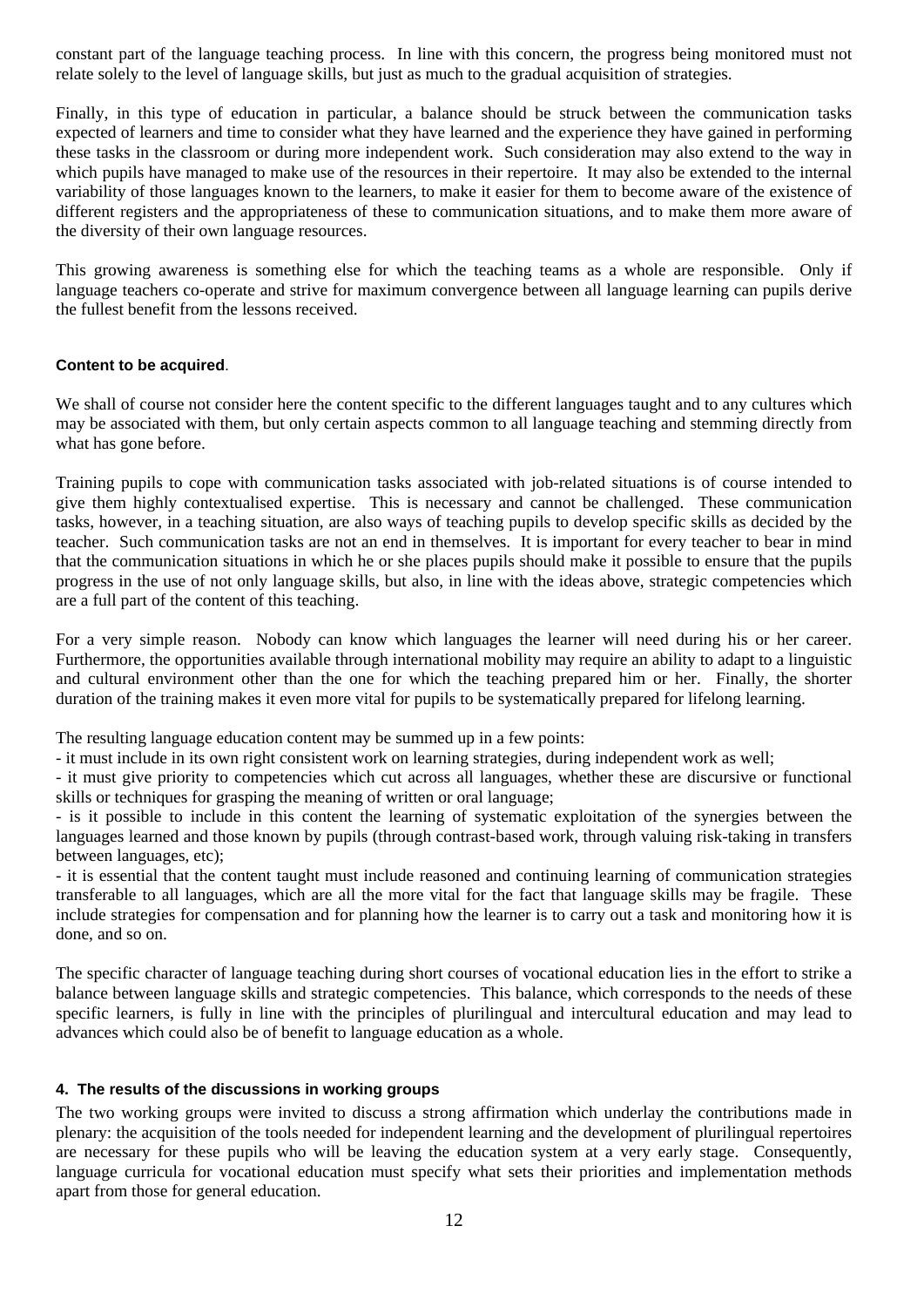Among the main differences noted, the intercultural dimension occupies an important place, particularly in conjunction with the role of individual mobility in vocational training and prospects.

Discussions usually centred on a single theme expressed in terms of two questions: is the course concerned one in a modern language or one in a language to be used for job-related purposes, and should the language be taught to give pupils a work culture connected with the country or countries in which the language is spoken or to equip them to communicate only in their occupational sphere? The answer given suggested that there are three complementary lines of work: a language should be taught to pass on to learners skills in that language, cross-cutting tools for independent learning of other languages, and cultural knowledge. Nevertheless, it was reported that teachers receive no guidance about the cross-cutting nature and the importance of the learning.

Looking beyond these important discussions, however, several lines of thought and problems were mentioned:

- Broader recognition was needed of the importance of a command of foreign languages in vocational education. That training already has appropriate teaching materials available, but recognition of this kind could, for example, give rise to a higher number of specific certifications.

- The importance of genuinely drawing on what learners have learnt in the languages studied and in communication strategies to foster greater confidence and progress is insufficiently realised or understood by teachers, often under pressure because of the lack of time available to them for their teaching.

- A focus during language lessons on work-related situations is undeniably an asset, provided that the teacher does bear in mind the objectives which he or she is pursuing with the learners. It may be very useful in this context for the language teacher to have some knowledge of the occupational sphere.

- All situations of plurilingualism should be deliberately exploited, and mediation activity can play an important role.

- The development of independence should be a major objective of language teaching and, in some education systems, the use of the European Language Portfolio has a positive effect.

- Mobility for both pupils and teachers should be a major line of development.

#### <span id="page-12-0"></span>**D. The experience of mobility**

If there was one thing that was very widely agreed, it was the benefit of mobility in learners' training experience. In a large number of the countries represented, a very broad range of arrangements existed. Very few did not report particular efforts to promote mobility. Some had introduced a form of special recognition of the skills acquired during the mobility period. And others mentioned the existence of courses to prepare pupils for mobility.

It nevertheless seems that the explicit aims of these measures to promote mobility may be fairly different. In no particular order, they include employability for those courses with a natural international dimension, personality development (particularly where attitudes and values are concerned), personal commitment and co-operation capacity, the ability to work in a multilingual and multicultural environment and the development of self-esteem.

A presentation was made during the seminar of the project carried out in the context of the 2008-2011 work programme of the European Centre for Modern Languages in Graz<sup>9</sup>. This was a specific project on the development of mobility to make it a full part of training<sup>10</sup>, based on the principle that future teachers should have this experience, including from the outset activities which they will be able to carry out in this context with the learners whom they are teaching. This project involved:

- various scenarios relating to how the future teachers can prepare for such a period of mobility, manage it and make good use of it on their return;

- the production of materials for the training and preparation of these future teachers;

- various Council of Europe tools were included to make this approach consistent (*European Language Portfolio, Autobiography of Intercultural Encounters*, etc).

The project encouraged trainee teachers to consider the scenarios which they would themselves be able to use for their future teaching activity.

The project, addressed to teachers/learners in primary, secondary and post-secondary education, will continue in 2012-2014, developing specific approaches for vocational training. To this end, it will take account of various other

<sup>9</sup> Promoting inclusive, plurilingual and intercultural education

<sup>&</sup>lt;sup>10</sup> PluriMobil project, led by Mirjam Egli Cuenat [\(http://plurimobil.ecml.at/\)](http://plurimobil.ecml.at/). This project was started during the previous work programme (2010-2011) and is being continued during the ECML's current programme (2012-2014)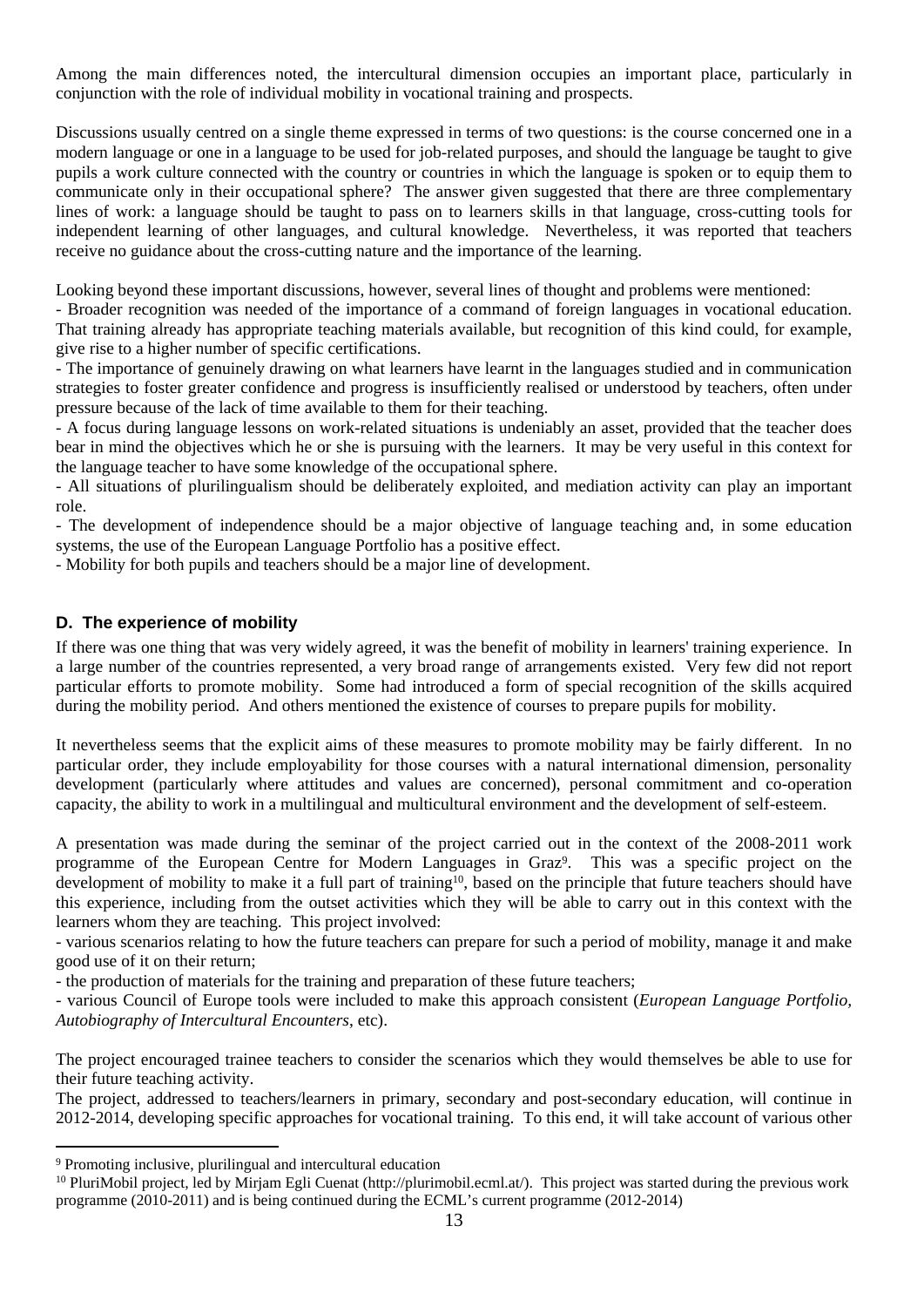tools available at European level, such as the **Europass**, or at national or local level (*Europro* attestation in France, *Bildungspass/Livret de formation* in Switzerland, etc).

It will also make use in its approach and in discussions of the experience collected by another project, also presented at the seminar, the Dylan research project<sup>11</sup>. The University of Basle, in this context, conducted some interviews with trainees whose work placements had been with firms abroad in the Upper Rhine area. The study covered the place of worker mobility in the running of enterprises, the role of multilingualism in the various stakeholders' representations and the contribution of worker mobility to the development of intercultural competency. The findings, presented by Mrs Katharina Höchle Meier, are summed up below in a few sentences: -The various stakeholders do not all share one and the same view of the objectives and benefits of work placements abroad.

- The main effects relate principally to trainees' self-esteem and their view of other cultures.

- The competencies acquired by the trainees may correspond to level 1 on the scale of the INCA Portfolio of Intercultural Competence<sup>12</sup>, developed for vocational training. According to this three-level scale, the basic level 1 is defined as willingness to interact successfully with people of other cultures; ability to learn from others as the learner goes along, but without yet being able to build up a true general competency to deal with intercultural situations (e.g. ability to react positively to events, but without really being capable of planning them); tolerance of other values, customs and practices, even if perhaps finding them odd or surprising and possibly either approving or disapproving them.

One of the main lessons to be drawn from this study is surely that some effects of worker mobility involving another country are undeniable, but that they could be greater if the experience were better prepared for and supported and were the subject of more in-depth consideration by firms in terms of training and practice, particularly in its intercultural dimension.

This state of affairs is not inevitable, as clearly shown by an experiment conducted by the education authority (Académie) responsible for the area of Strasbourg (France). Nor was it by chance that it was presented by the person in charge of the teaching of a foreign language in this Region and the person responsible for the teaching of one of the vocational disciplines, economics and management. They showed how mobility can be one of the explicit objectives of the training given. In this case, it is vital to give it particular attention in advance, during teaching, so as to prepare learners effectively to appropriate the project and derive maximum benefit from it. This preparation runs through three phases: gaining the young person's support for the project, making contractual arrangements during project-based teaching and developing skills.

Seminar participants all commented that most of the time taken to present this Académie's mobility operations was taken up, not by the actual period of mobility, but by preparation for it: inclusion in the language teaching content and in vocational subjects; targeted use of the part of the curriculum devoted to the linking of general education and vocational disciplines; training modules on the subject of "knowledge of others", combining literary or historical knowledge, input from language teaching and the introduction of role-play exercises simulating meetings with others, etc. In this overall context, the need to run a common project centring on "the core of the occupation" is used for the benefit of projects including work done with a partner in the other country (comparative studies, joint production, etc). When the mobility phase is over, value is attached to it through attestations issued at Académie, regional or European (Europass) level, or even by the firms themselves.

#### <span id="page-13-0"></span>**E. Curriculum development promoting plurilingual and intercultural education during vocational training**

As for secondary education in general, the curriculum concept adopted in the *Guide*, one drawing heavily on the work of the Institute for Curriculum Development (SLO) in the Netherlands, was again confirmed. It encompasses all learning experiences and is not confined to official programmes or texts defining the content of education, assessment methods and, sometimes, recommended methodologies. It makes a distinction between different levels of intervention (from the supra to the nano level) $13$ .

<sup>11</sup> Dylan project (2006-2011) [\(http://www.dylan-project.org](http://www.dylan-project.org)): Language dynamics and management of diversity

<sup>&</sup>lt;sup>12</sup> INCA (Intercultural Competence Assessment), developed with the support of the Leonardo da Vinci programme and the CILT (National Centre for Languages), page 13 (http://www.incaproject.org)

<sup>13</sup> *Guide for the development and implementation of curricula for plurilingual and intercultural education*, part 1.1.2, pages 13 ff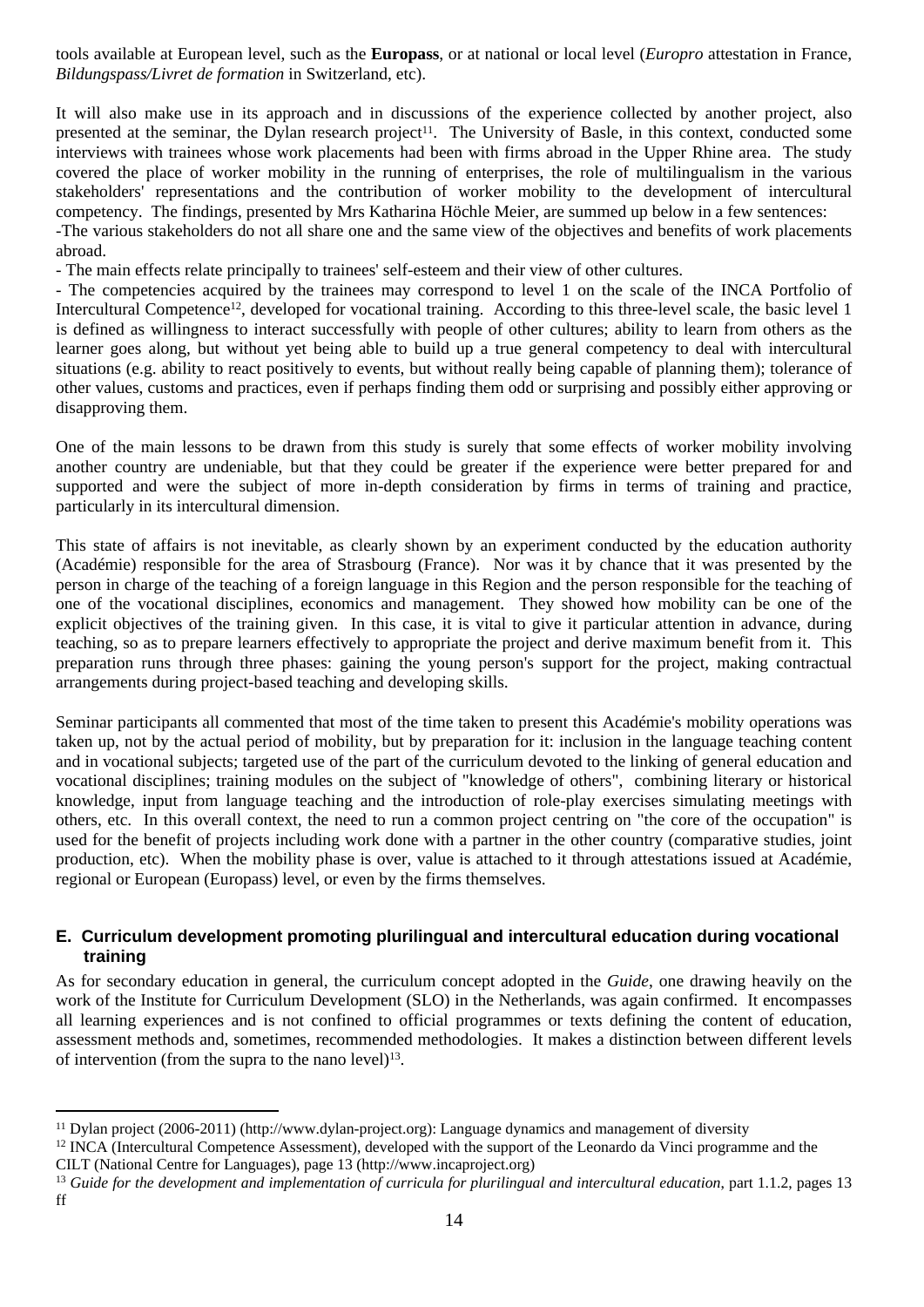#### <span id="page-14-0"></span>**1. Diversity between countries in terms of the role played by the different levels of decision-making on the curriculum**

The respective role of each of these levels varies widely from one represented country to another:

a. In several countries or regions it seems that the meso level (school) or micro level (teacher) is decisive. Either the descriptions given emphasise that true progress towards plurilingual and intercultural education can be achieved only by individual teachers, or they point to the fact that training establishments have a very broad degree of freedom and may decide for themselves, as in the Czech Republic, how many languages, or that no foreign languages, will be taught as part of the training provided. Or, as in Croatia, the following of curricula is not mandatory.

b. In another scenario (Finland) arrangements for implementing the aims set at national level are a matter solely for the bodies which organise such training, meaning that there is interaction between the macro and meso levels.

c. In many other countries, national or regional initiatives are presented as broadly decisive, but without overlooking the challenge of bringing them to the meso or micro level. And this, knowing that in certain cases the macro level itself may vary, as is reported in the reply from Flemish-speaking Belgium, where whole areas of the education system may depend on bodies other than the Ministry itself and may clarify or add further details to the national tendencies.

As was pointed out in the introduction to this part, such diversity is not specific to vocational training. But the role of occupational sectors is very important, or even decisive, as shown by the frequency of work placements and onthe-job training situations, and their importance in the design and running of training. Switzerland's reply to the questionnaire is very clear: "Language teaching depends on the organisation of the world of work and training plans.". This dimension makes it an even more complex task to identify the role of the various players. When considering curriculum players, the importance of the international mobility experiments already mentioned shows up another parameter: relations with establishments or enterprises abroad and European programmes such as Leonardo da Vinci.

# <span id="page-14-1"></span>**2. Very different methods of control**

Countries and regions react differently to the realisation that the meso and micro levels are so important when determining curricula. In a very few cases, the macro level seems to accept this and make no attempt to intervene. In a far greater number of countries and regions an effort is made to give incentives or encouragement to teachers to change their practices, with support sites for teachers in the Netherlands, the dissemination of model lessons in Malta, the collection of examples of good practices in the Czech Republic and the encouragement of inter-teacher exchanges in Flemish-speaking Belgium.

Other countries bring direct or indirect "pressure" to bear on schools or their teachers. This may take very different forms: teachers or schools may be required to explain their objectives and methods; inspectorates may intervene; the introduction of a centralised examination may affect practice.

Finally, a few countries, such as France, steer changes in practice by introducing to the curriculum, teaching arrangements conducive to such changes, such as pluridisciplinary vocational projects. These require teachers of general and vocational subjects to work together, deciding on and providing teaching with a view to a group of learners working as a team to produce something or provide a service requiring knowledge and competencies in several disciplines.

# <span id="page-14-2"></span>**3. The possible role of curriculum scenarios**

The *Guide* offers those involved in education systems an innovative tool, the "curriculum scenario". A forwardlooking approach is proposed to planning the amendments to be made to an existing curriculum or designing a new curriculum, entailing simulation of content and objectives for the various kinds of language teaching at the different stages of the training course, also taking a horizontal view in terms of their timing and complementarity.

The thematised curriculum scenario which featured during the seminar, of course, was used in the context of a consideration of moving vocational education on towards implementation of the principles of plurilingual and intercultural education.

The first challenge is that of drawing up an overall profile of language and intercultural skills for all the languages taught at the school – some of them specific to individual languages and some cutting across all of them – also taking into account the languages present in the learners' repertoires. The other is to try to arrange the curriculum in ways which conform to the needs and practical possibilities of a given context, thereby fostering longitudinal consistency. The questions raised relate to the choice of languages to be taught, on the basis of detailed knowledge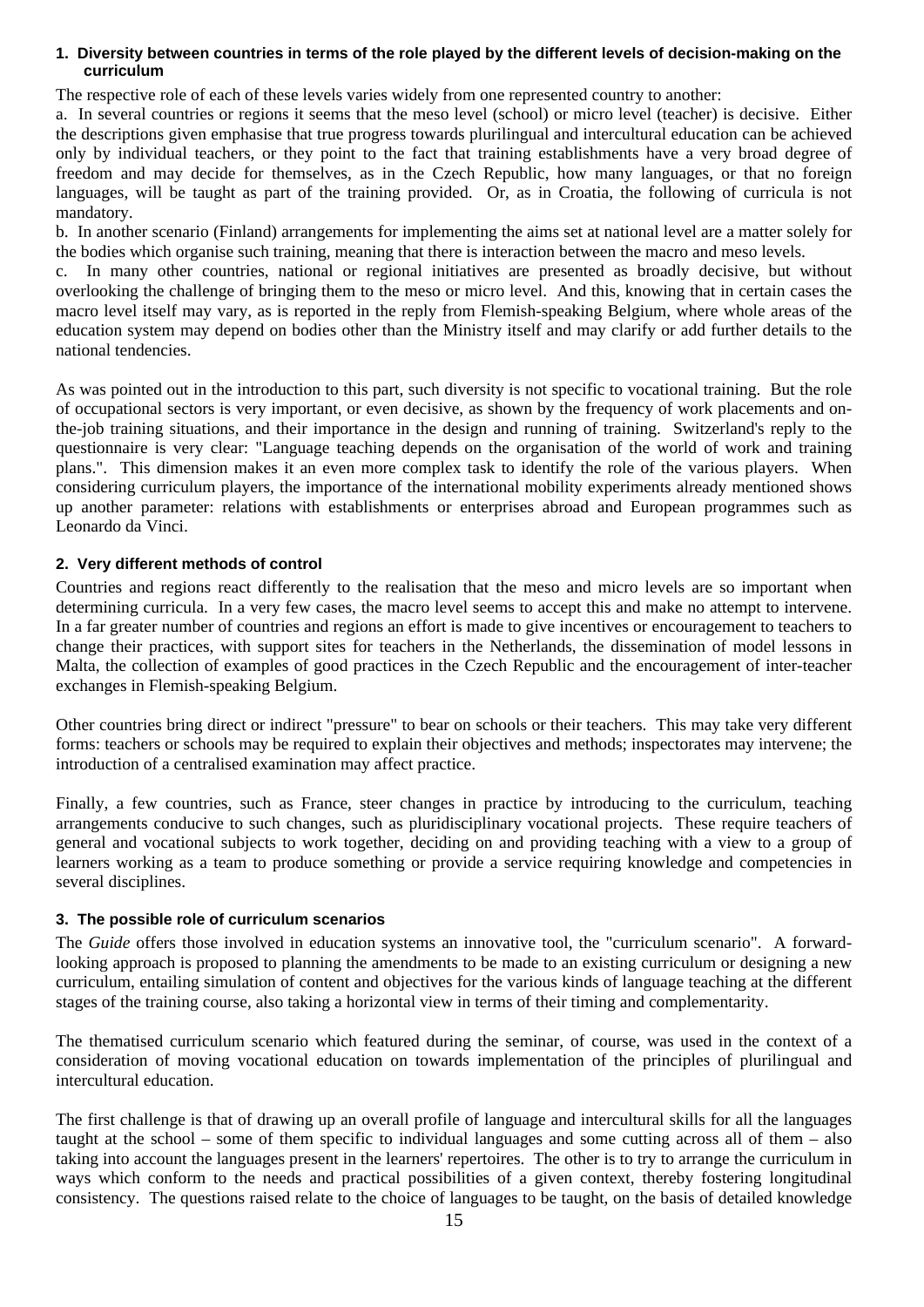of the context, to the type of curricular arrangement for the different languages (at the same time, at different times, in succession or in alternation), to the creation of proficiency profiles which are consistent from one level to another and with the final overall profile, to content progress consistent with the competency profiles and, finally, to the distribution of learning experience.

In practice, since the ultimate aim of plurilingual and intercultural education is to realise everyone's right to a quality education, the curriculum – taken to mean the "arrangement of the learning process" – must also be devised in the light of the learning experience which the school guarantees to every pupil, so that he or she can build up his or her own experiential curriculum . Throughout their course, pupils should be able, thanks to the variety of ways of appropriating languages and the different approaches adopted, to acquire a learning culture, to gain experience on which to base lifelong learning and to make their way in favourable conditions.

The curriculum scenario makes possible not only the longitudinal dimension already referred to, but also the devising of horizontal consistency. It is indeed desirable to ensure that convergences are achieved between the teaching of different foreign languages, between the teaching of foreign languages and that of the language of schooling, and between the teaching of languages and that of other subjects. Ways of achieving these convergences may be determined according to the scope offered by each context (simple coordination or true synergy and cooperation between the teachers concerned).

With more specific reference to "short courses" of vocational training, the *Guide* outlines two scenarios<sup>14</sup> illustrating a few of the numerous possible curricular alternatives on the basis of the principles of plurilingual and intercultural education.

In these two examples of scenarios, several component parts are dealt with specifically: languages and their objectives; convergences between the teaching of languages and that of other subjects; learning experiences; teaching approaches which enable pupils to have certain learning experiences.

The role of these outlines, which present differing degrees of implementation of plurilingual and intercultural education, is only to get those involved in each education system to do some independent thinking, in that it is vital to take into account the context's specific features, constraints and potential. Presentation of this tool during the seminar was in fact followed by discussion in pairs with a view to setting this dynamic process in motion: comparison of curricula and current practices with the proposals in the outlined scenarios and identification of those seeming closest to the reality of the context concerned; highlighting, for each of the four component parts listed above, what seemed feasible, possible difficulties, the necessary means and measures and anything that might be missing from these outlines.

# <span id="page-15-0"></span>**F. Some lessons learned from the seminar**

This seminar must of course be regarded as one stage in a broader process with a view to appropriation of the ideas set out in the *Guide* with a view to plurilingual and intercultural education.

From this point of view, it may be considered a success. In fact, when participants made their final assessment of the seminar, a very large majority felt that the subjects discussed over the two days were relevant (14 out of 15 awarded a mark of 4 or 5 on a scale ranging from 0 to 5). There is also indirect evidence from their active participation and the quality of the discussions in the different groups.

The specific nature of vocational training in its envisaged developments was broadly confirmed. Discourse genres are not appropriated in the same ways as in generalist training, but relate first and foremost to the vocational subjects. Such appropriation seems to be needed less as one of the preconditions for successful schooling than as an educational aim with a view to subsequent career success. It is the vocational subjects which are best placed to strive for convergences between the learning of languages and for co-operation between teachers. Many examples show that genuine progress has been made in this context. The search for a balance between the concepts of languages as instruments of communication, as a training tool, as an educational tool and as a means of acquiring cultural and intercultural skills arises in terms which are very different from those in general education. The reasons for this can be sought in pupils' own actual situation, in the way in which their needs are viewed, in the expectations of occupational sectors and in the brevity of the training.

<sup>&</sup>lt;sup>14</sup> [Guide for the development and implementation of curricula for plurilingual and intercultural education](http://www.coe.int/t/dg4/linguistic/Source/Source2010_ForumGeneva/GuideEPI2010_en.doc), part 3.3.2., pp 55-58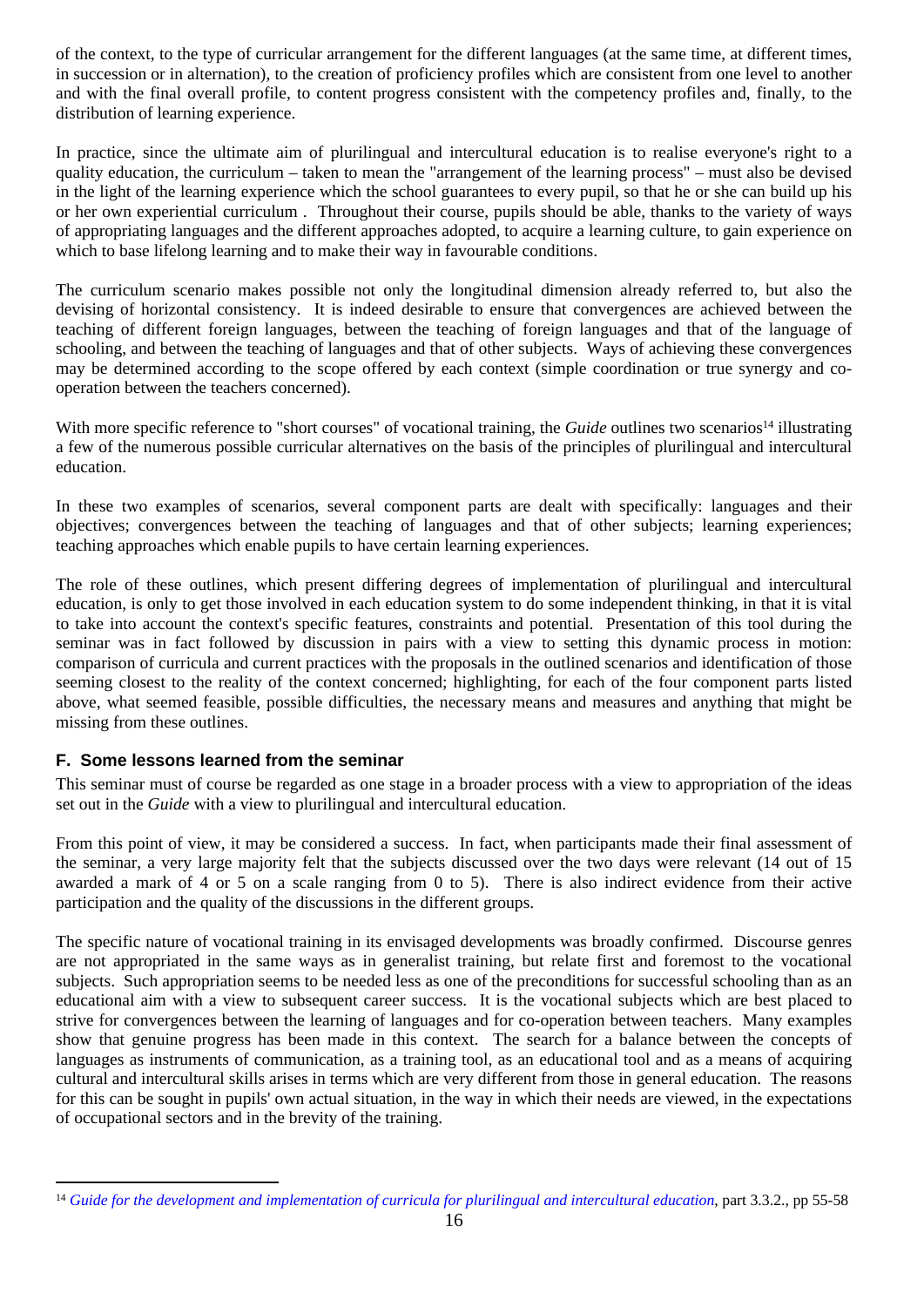Quite clearly, this agreement on some of the lines of thought presented and discussed during the seminar does not mean that major progress can be expected in the immediate future. Participants have sent out two important messages: these developments absolutely must be interpreted as part of a "step by step" process, rather than as an "all or nothing" effort. This, what is more, is in line with both the letter and the spirit of the *Guide*, although it probably needs to be reaffirmed. And particular attention must be paid to avoiding giving the impression that these aims mean adding new burdens to teachers' already heavy workload. It will only be possible to achieve these major objectives if the *Guide* is systematically accompanied by examples of practice, and if certain aspects are further developed with this in mind, for instance with a view to the acquisition of strategies and the development of competencies in certain linguistic activities, such as mediation. The *Guide* would benefit from the establishment of links with examples of good practice presented via the *[Platform of resources and preferences for plurilingual and](http://www.coe.int/t/dg4/linguistic/langeduc/le_platformintro_EN.asp?)  [intercultural education](http://www.coe.int/t/dg4/linguistic/langeduc/le_platformintro_EN.asp?)<sup>15</sup>* .

Where the *Guide* itself is concerned, looking beyond the points raised above, the discussions during the seminar also showed that several improvements need to be made: improved legibility of the curriculum scenarios whose usefulness is clear only if additional explanations are given; specification and clarification of exactly what is covered by the cultural and intercultural dimension in vocational training; taking into account of the role of occupational branches when the different curriculum levels are designed.

On a very large number of points, these comments and suggestions have much in common with those made at the seminar on plurilingual and intercultural education for general education.

<sup>15</sup> <http://www.coe.int/lang/>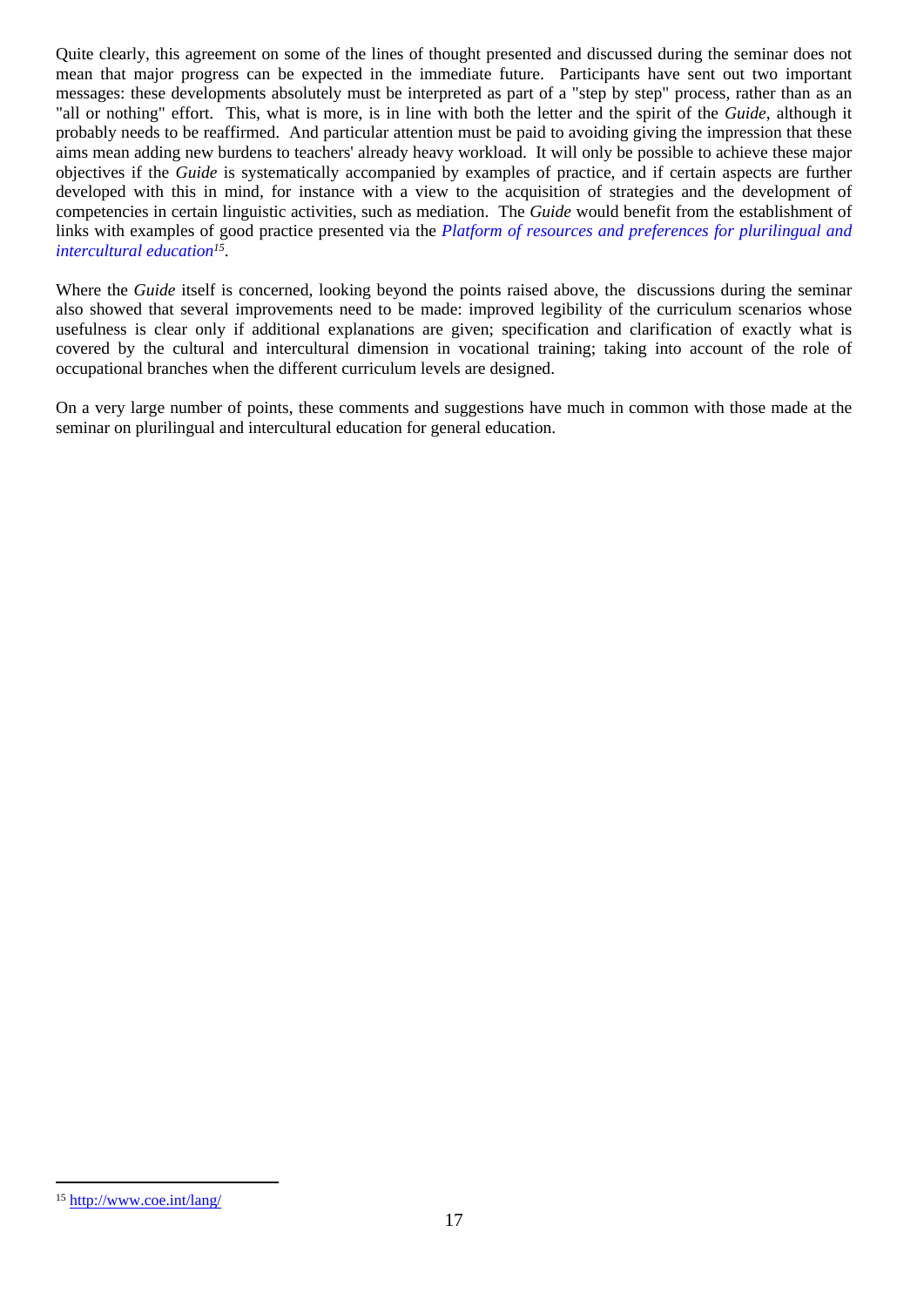# <span id="page-17-0"></span>**Appendix 1:** *Programme*

# Thursday 10 May 2012

| $08.30 - 09.00$       | Registration                                                                                                                                                                                                                                                                                                                                                                                |
|-----------------------|---------------------------------------------------------------------------------------------------------------------------------------------------------------------------------------------------------------------------------------------------------------------------------------------------------------------------------------------------------------------------------------------|
| $9.00 - 9.30$         | Opening<br>The aims of the seminar in relation to the Guide for the development and<br>implementation of curricula for plurilingual and intercultural education and<br>the other tools of the Language Policy Unit<br>Johanna Panthier - Sjur Bergan<br>Tour de table<br>Summary of the responses to the questionnaire:<br>Francis Goullier, General Rapporteur                             |
| Chair:                | BLOCK A: THE ROLE OF THE LANGUAGES OF SCHOOLING IN PUPILS' EDUCATION                                                                                                                                                                                                                                                                                                                        |
| Jean-Claude Beacco    |                                                                                                                                                                                                                                                                                                                                                                                             |
| $9.30 - 10.00$        | The language(s) of schooling as a subject and as the language(s) of the other<br>subjects - Jean-Claude Beacco                                                                                                                                                                                                                                                                              |
| $10.00 - 11.00$       | Group work: Ensuring pupils master the 'academic language', which is<br>essential to educational, personal and professional success, is the responsibility<br>of all teachers of all subjects                                                                                                                                                                                               |
| $11.00 - 11.30$       | Coffee break                                                                                                                                                                                                                                                                                                                                                                                |
| $11.30 - 12.30$       | Group work: Ensuring pupils master the 'academic language', which is<br>essential to educational, personal and professional success, is the responsibility<br>of all teachers of all subjects                                                                                                                                                                                               |
| $12.30 - 13.00$       | Feedback from the working groups                                                                                                                                                                                                                                                                                                                                                            |
| 13.00 - 14.30         | Lunch                                                                                                                                                                                                                                                                                                                                                                                       |
| Chain:<br>Mirjam Egli | <b>BLOCK B: OBJECTIVES OF AND APPROACHES IN FOREIGN LANGUAGE TEACHING</b>                                                                                                                                                                                                                                                                                                                   |
| $14.30 - 14.50$       | Information from the EU Thematic Group work on 'Languages for Jobs' -<br>Manfred Thönicke (results of 2 EU working groups)                                                                                                                                                                                                                                                                  |
| $14.50 - 15.10$       | What are the objectives of foreign language teaching in vocational education<br>and training?<br><b>Francis Goullier</b>                                                                                                                                                                                                                                                                    |
| $15.10 - 15.40$       | Taking into account the particularities of vocational education and training in<br>the implementation of language curricula - Nynke Jansma and Ans ter Haar<br>(Powerpoint)                                                                                                                                                                                                                 |
| $15.40 - 16.10$       | Coffee break                                                                                                                                                                                                                                                                                                                                                                                |
| $16.10 - 18.00$       | Group work: Acquiring the capacity to learn independently and developing<br>plurilingual repertoires are a priority for these pupils, who will leave the<br>education system at an early age ; language curricula in vocational education<br>and training should therefore make clear what is specific - in terms of<br>objectives and approaches - compared to those for general education |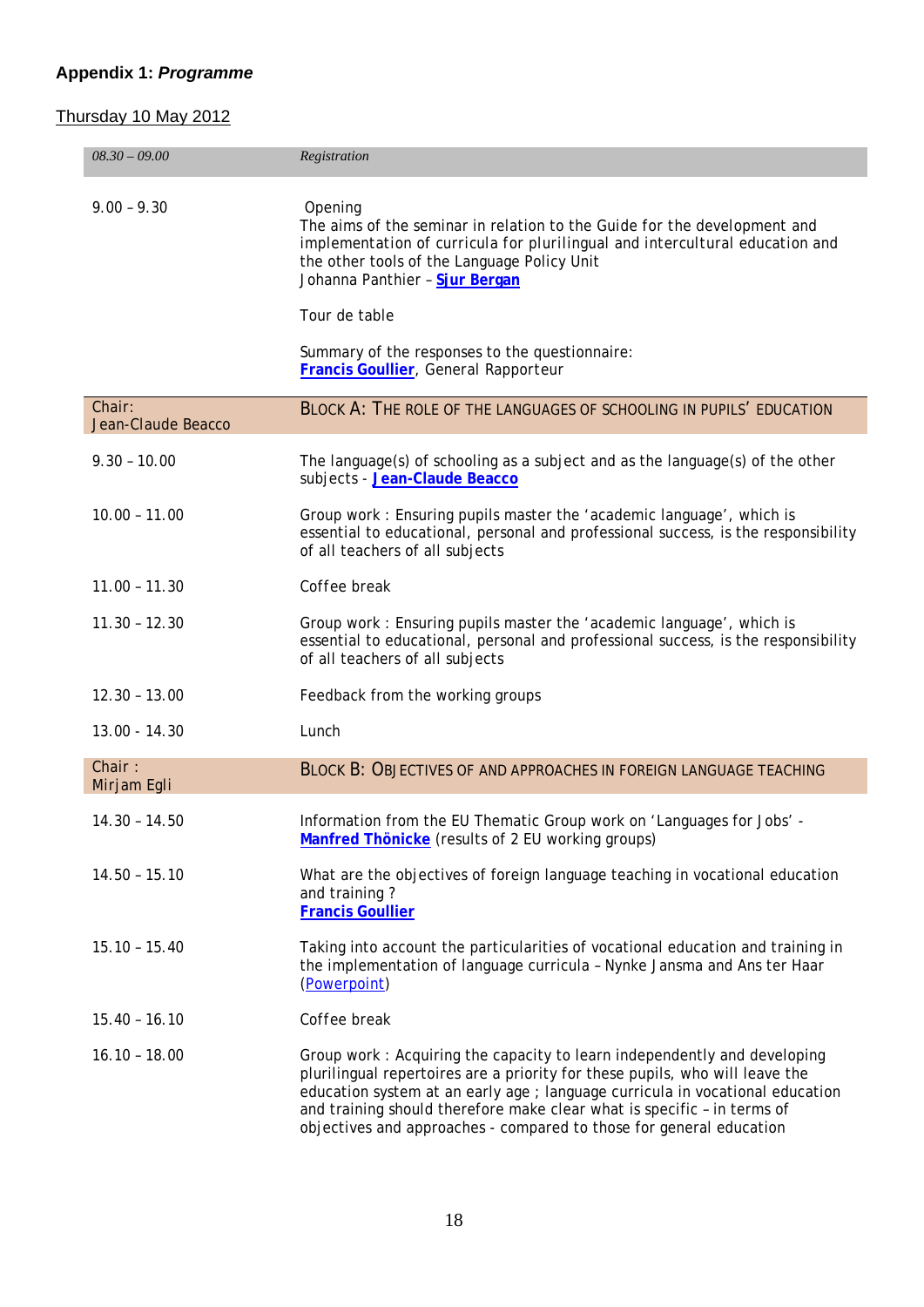| Friday 11 May |  |
|---------------|--|
|               |  |

| $9.00 - 9.30$                     | Feedback from the working groups                                                                                                                                                                                                                                                                                                                                                                   |
|-----------------------------------|----------------------------------------------------------------------------------------------------------------------------------------------------------------------------------------------------------------------------------------------------------------------------------------------------------------------------------------------------------------------------------------------------|
| Chair:<br><b>Francis Goullier</b> | BLOCK C: THE SPECIFIC ROLE OF MOBILITY IN PROFESSIONAL EDUCATION AND<br><b>TRAINING</b>                                                                                                                                                                                                                                                                                                            |
| $9.30 - 10.30$                    | Supporting mobility for sustainable intercultural learning ; PluriMobil project<br>(ECML) - Mirjam Egli and Katarina Höchle (Powerpoint)<br>Preparing and making the most of learners' mobility experiences in vocational<br>education and training: language acquisition and professional culture - Isabelle<br>Wolf and Ginette Kirchmeyer (Powerpoint and text with example 1 and<br>example 2) |
| $10.30 - 11.00$                   | Open discussion                                                                                                                                                                                                                                                                                                                                                                                    |
|                                   | Coffee break                                                                                                                                                                                                                                                                                                                                                                                       |
| Chair:<br>Marisa Cavalli          | <b>BLOCK D: CURRICULUM SCENARIOS : VOCATIONAL EDUCATION AND TRAINING</b><br>GEARED TO PLURILINGUAL AND INTERCULTURAL EDUCATION                                                                                                                                                                                                                                                                     |
| $11.00 - 11.30$                   | Scenarios as tools for plurilingual and intercultural education<br>Introduction to group work - Marisa Cavalli (Powerpoint)<br>Ebauches de scénarios : map 1, map 2, map 3, map 4                                                                                                                                                                                                                  |
| $11.30 - 13.00$                   | Discussions in pairs                                                                                                                                                                                                                                                                                                                                                                               |
| $13.00 - 14.30$                   | Lunch                                                                                                                                                                                                                                                                                                                                                                                              |
| $14.30 - 15.00$                   | Plenary discussion following the pair work in the previous session                                                                                                                                                                                                                                                                                                                                 |
| $15.00 - 15.15$                   | How to evaluate the acquisition of plurilingual and intercultural skills in<br>vocational education and training : a few principles and challenges - Francis<br>Goullier                                                                                                                                                                                                                           |
|                                   | Close                                                                                                                                                                                                                                                                                                                                                                                              |
| $15.15 - 15.45$                   | Highlights of the seminar - Francis Goullier<br>The next steps - Johanna Panthier                                                                                                                                                                                                                                                                                                                  |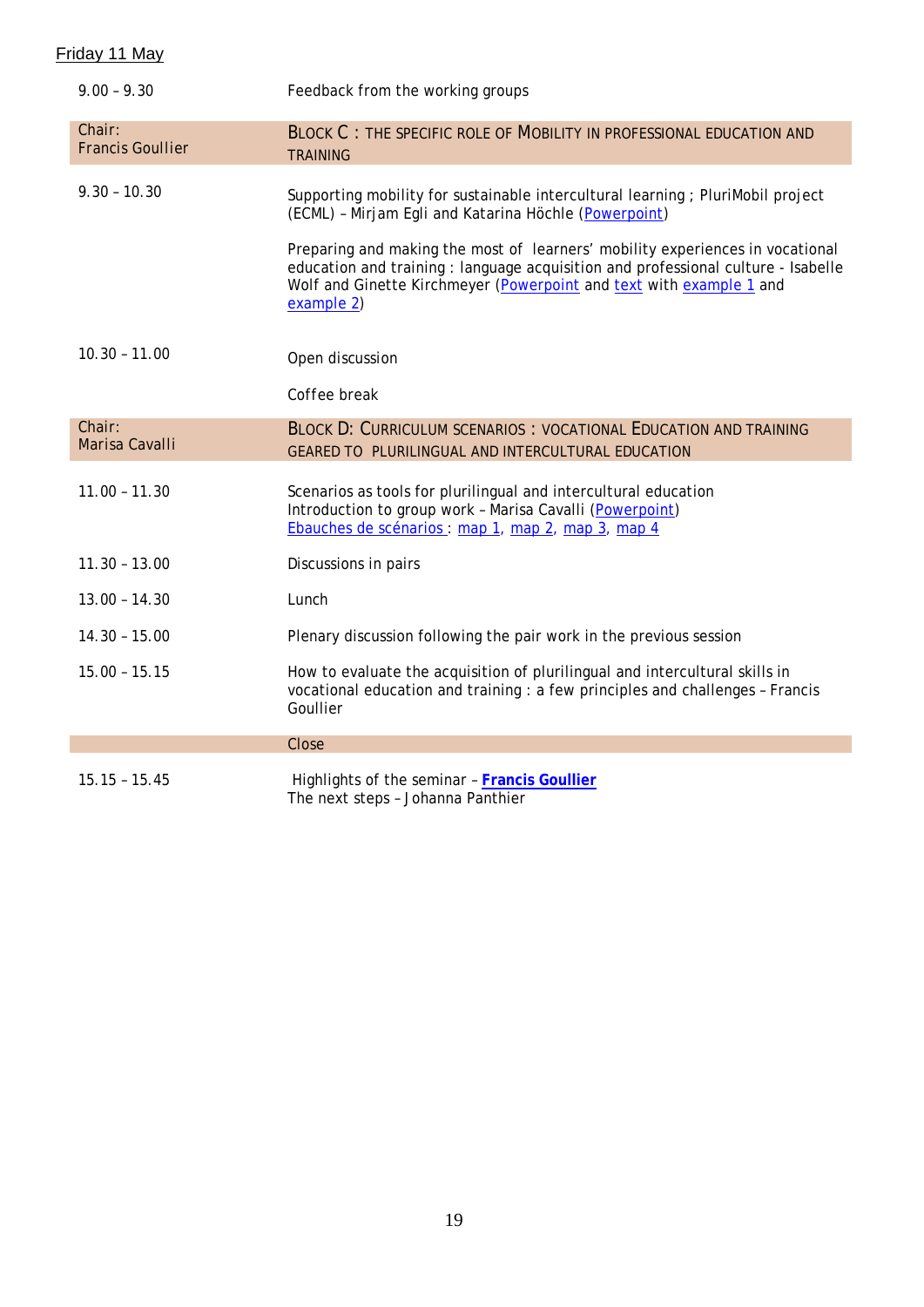# <span id="page-19-0"></span>**Appendix 2: List of participants**

**ARMENIA** Ms Melania ASTVASATSRYAN Chair of Pedagogy and Foreign Languages Teaching Methodology Head of the Chair, ASLU Yerevan State Linguistic University after Brusov 42, Toumanyan St. 375002 YEREVAN Tel: 37493 558156 mobile / 37140 272238 home / 37410 534916 extension (204) work e-mail: [armecml@brusov.am](mailto:armecml@brusov.am) or [eltyerevanhub@brusov.am](mailto:brusov.ameltyerevanhub@brusov.am)

Ms Lusine FLJYAN Head of the Department on the Development of the Policy on Higher and Postgraduate Education Ministry of Education and Science of the Republic of Armenia Governement House 3 Main Avenue 0010 YEREVAN e-mail: [fljyan@mail.ru](mailto:fljyan@mail.ru)

**BELGIUM**

**French Community** Mme Daniele JANSSEN Inspectrice de langues Av. du Domaine 149, boîte 14 B - 1190 BRUXELLES Tel: 322 346 41 01 / Portable : 322 474 45 01 22 / e-mail : [daniele.janssen@cfwb.be](mailto:daniele.janssen@cfwb.be)

M. Philippe LEFEVRE Inspecteur Rue Katteput 38/9 B - 1080 BRUXELLES Tel: 32 0475/73.75.70 / e-mail: [philippe.lefevre@cfwb.be](mailto:philippe.lefevre@cfwb.be)

**Flemish Community** Ms Veerle BREEMEERSCH APECK | - Agentschap voor Kwaliteitszorg in Onderwijs en Vorming Koning Albert II laan 15 (2C05) B - 1210 BRUSSEL Tel: 32 02 553 90 29 / e-mail: [veerle.breemeersch@ond.vlaanderen.be](mailto:veerle.breemeersch@ond.vlaanderen.be)

**BULGARIA** Mme Veselina GANEVA Expert d'Etat Direction des programmes et des contenus éducatifs Département de l'enseignement secondaire général Ministère de l'Education, de la Jeunesse et de la Science 2 A, Kniaz Dondukov Blvd. BG - 1000 SOFIA Tel: 359 2 9217 585 / e-mail: [v.popova@mon.bg](mailto:v.popova@mon.bg)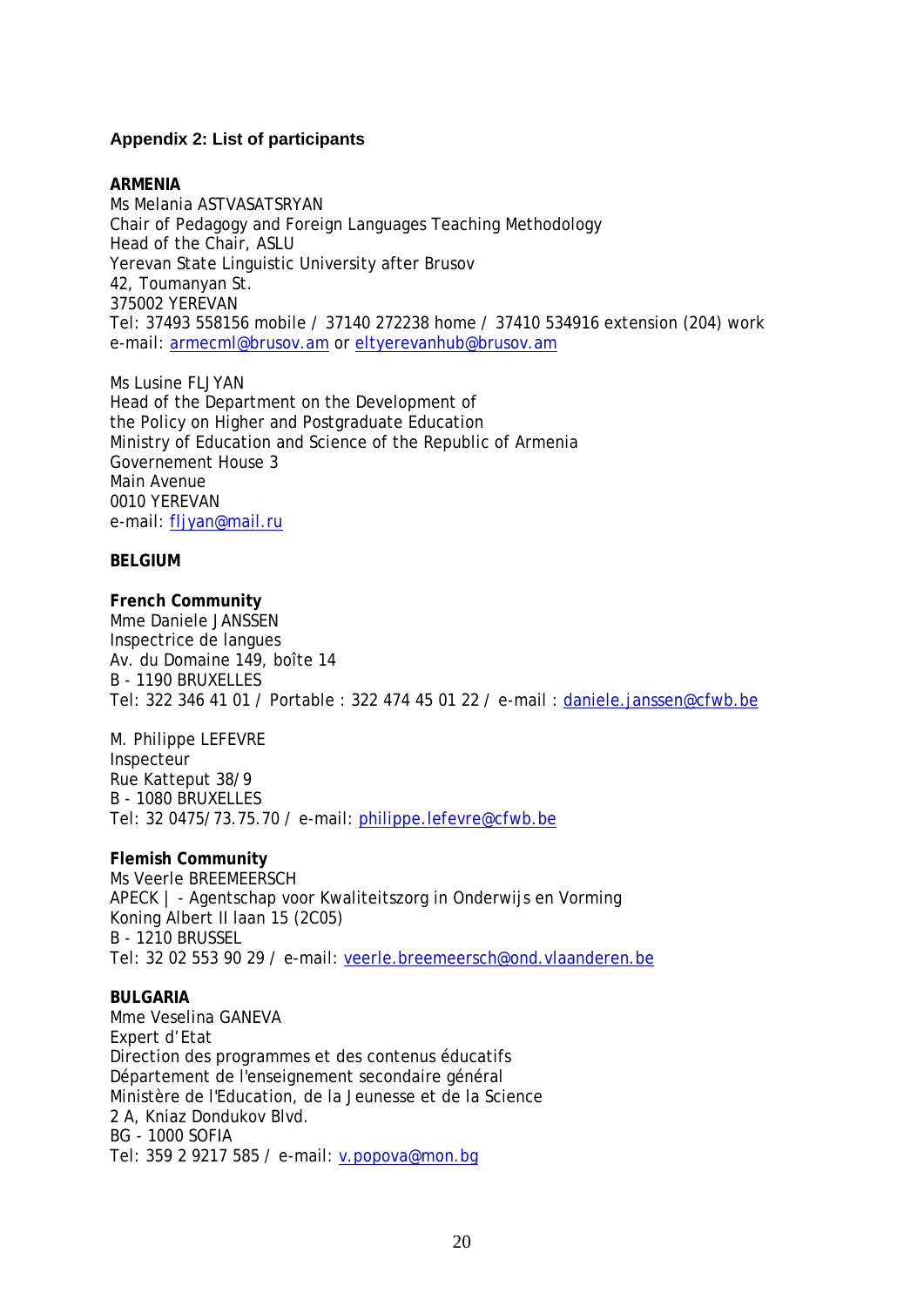**CROATIA**  Ms Nada JAKIR Ministry of Science, Education and Sports Directorate for National Minorities Donje Svetice 38 10000 ZAGREB Tel: 385 1 4594355 / Fax: 385 1 4594319 / e-mail: [nada.jakir@mzos.hr](mailto:nada.jakir@mzos.hr)

Ms Dubravka KOVAČEVIĆ Teacher Training Agency Donje Svetice 38 10000 ZAGREB Tel: 385 1 2785 072 / Fax: 385 1 2785 001 / e-mail: [dubravka.kovacevic@azoo.hr](mailto:dubravka.kovacevic@azoo.hr)

**CZECH REPUBLIC** Ms Kamila SLADKOVSKÁ National Institute for Education School Counselling Facilities and Facilities for the Further Education of Pedagogical Employees Weilova 1271/6 102 00 PRAHA 10 Tel: 420 274 022 615 / e-mail: [kamila.sladkovska@nuv.cz](mailto:kamila.sladkovska@nuv.cz)

**FINLAND** Ms Ulla AUNOLA, M.A Counsellor of Education National Board of Education Vocational Education and training Hakaniemenranta 6 FIN - 00530 HELSINKI Tel: 358 40348 7697 / e-mail: Ulla.Aunola@oph.fi

**FRANCE**

M. Stéphane DELAPORTE Chargé d'études langues vivantes étrangères Ministère de l'éducation nationale DGESCO A1-4 Bureau des programmes d'enseignement 107, rue de Grenelle 75357 PARIS SP 07 Tel: 01 55 55 10 82 / Fax: 01 55 55 12 44 / e-mail : [stephane.delaporte@education.gouv.fr](mailto:stephane.delaporte@education.gouv.fr)

Mme Ginette KIRCHMEYER Académie de Strasbourg Inspectrice de l'Education nationale, économie-gestion Tél: 03.88.23.38.96 / 06.19.72.90.79 / Fax: 03.88.23.39.35 e-mail: [ginette.kirchmeyer@ac-strasbourg.fr](mailto:ginette.kirshmeyer@ac-strasbourg.fr) Adresse postale: Rectorat 6 rue de la Toussaint 67975 STRASBOURG Cedex 9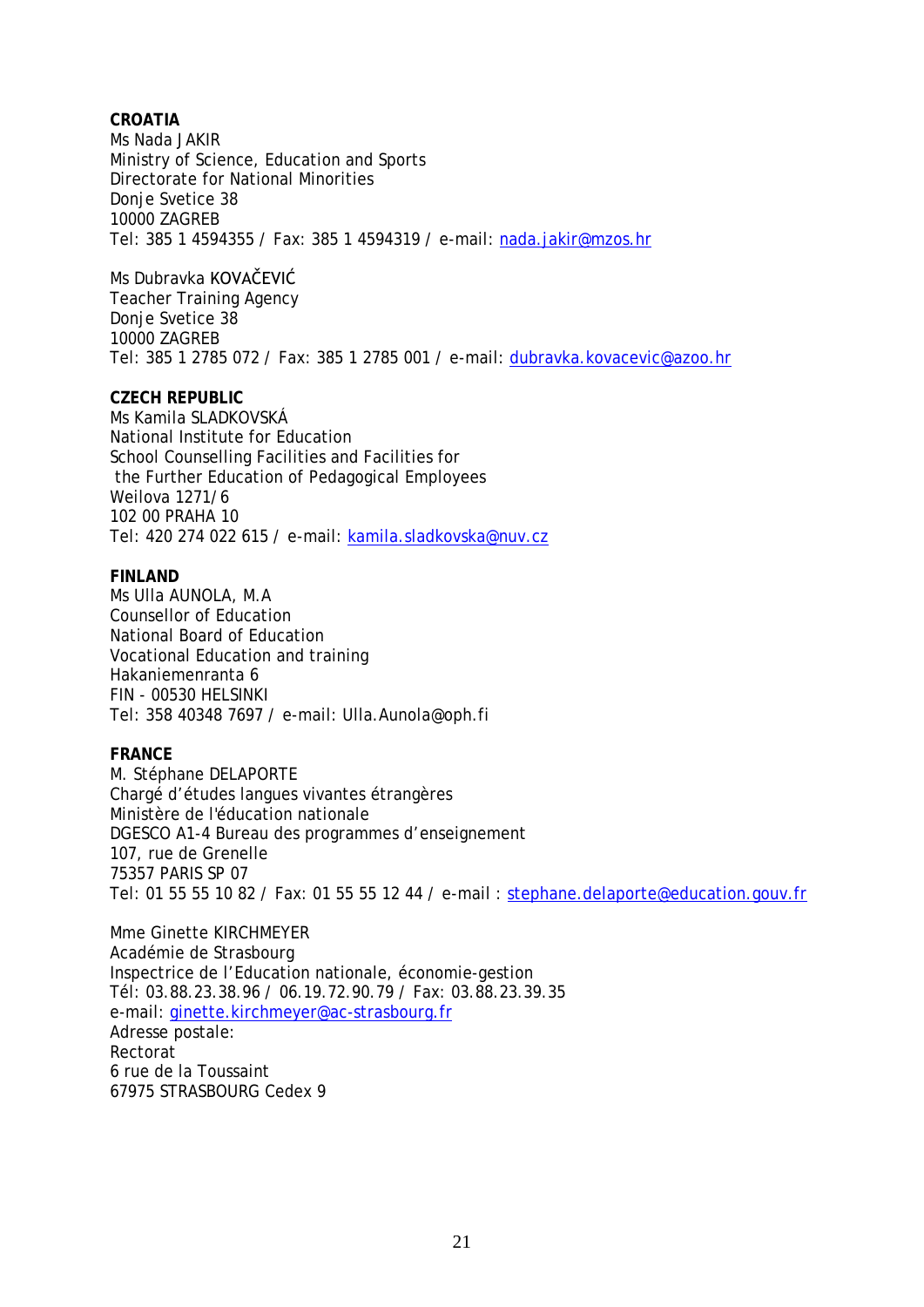Mme Isabelle WOLF Académie de Strasbourg Inspectrice de l'Education nationale, Allemand-Lettres Tel: 03.88.23.38.70 / Fax: 03.88.23.39.35 / e-mail: [isabelle.wolf@ac-strasbourg.fr](mailto:isabelle.wolf@ac-strasbourg.fr) Adresse postale: Rectorat 6 rue de la Toussaint 67975 STRASBOURG Cedex 9F

**GEORGIA** Ms Tamara JAKELI Head of Humanitarian and Social Sciences Department **National Curriculum and Assessment Centre** Ministry of Education and Science of Georgia 52, D. Uznadze str. 0102 TBILISI Tel: 995 32 47 50 17 / Mobile: 995 77 45 49 85 / Fax: 995 32 95 79 88 / e-mail: [tjakeli@mes.gov.ge](mailto:tjakeli@mes.gov.ge) / [tjakeli@ganatleba.org](mailto:tjakeli@ganatleba.org)

Ms Marina ZHVANIA Head of Department for Educational Programs and Recognition of Education National Center for Educational Quality Enhancement 1 M. Aleksidze str. TBILISI 0193 Tel: 995 77 27 88 41 / e-mail : [marina.zhvania@eqe.ge](mailto:marina.zhvania@eqe.ge) / [marina.zhvania@gmail.com](mailto:marina.zhvania@gmail.com)

**GERMANY** Mr Manfred THÖNICKE Schulformübergreifende Themen, Sprachen in der Beruflichen Bildung (HI 24) Freie und Hansestadt Hamburg Hamburger Institut für Berufliche Bildung (HIBB) Hamburger Straße 131 D - 22083 HAMBURG Tel: 49 40 42863-3526 / Fax: 49 40 427967-202 / e-mail: [manfred.thoenicke@hibb.hamburg.de](mailto:manfred.thoenicke@hibb.hamburg.de) 

**MALTA** Mr Raymond J. CAMILLERI Director Directorate for Quality and Standards in Education Curriculum Management and eLearning Department Room 318, Great Siege Road FLORIANA VLT 2000 Tel: 356 25982449 / (356) 25982478 / 80 / Fax: 356 25982149 / e-mail: [raymond.j.camilleri@gov.mt](mailto:raymond.j.camilleri@gov.mt)

**NETHERLANDS** Ms Nynke JANSMA SLO – Netherlands Institute for Curriculum Development (Nationaal expertisecentrum leerplanontwikkeling) Piet Heinstraat 12 - Postbus 2041 NL - 7500 CA ENSCHEDE Tel: 31 (0)53 484 02 63 / Fax: 31 (0)53 430 76 92 / e-mail: [n.jansma@slo.nl](mailto:n.jansma@slo.nl)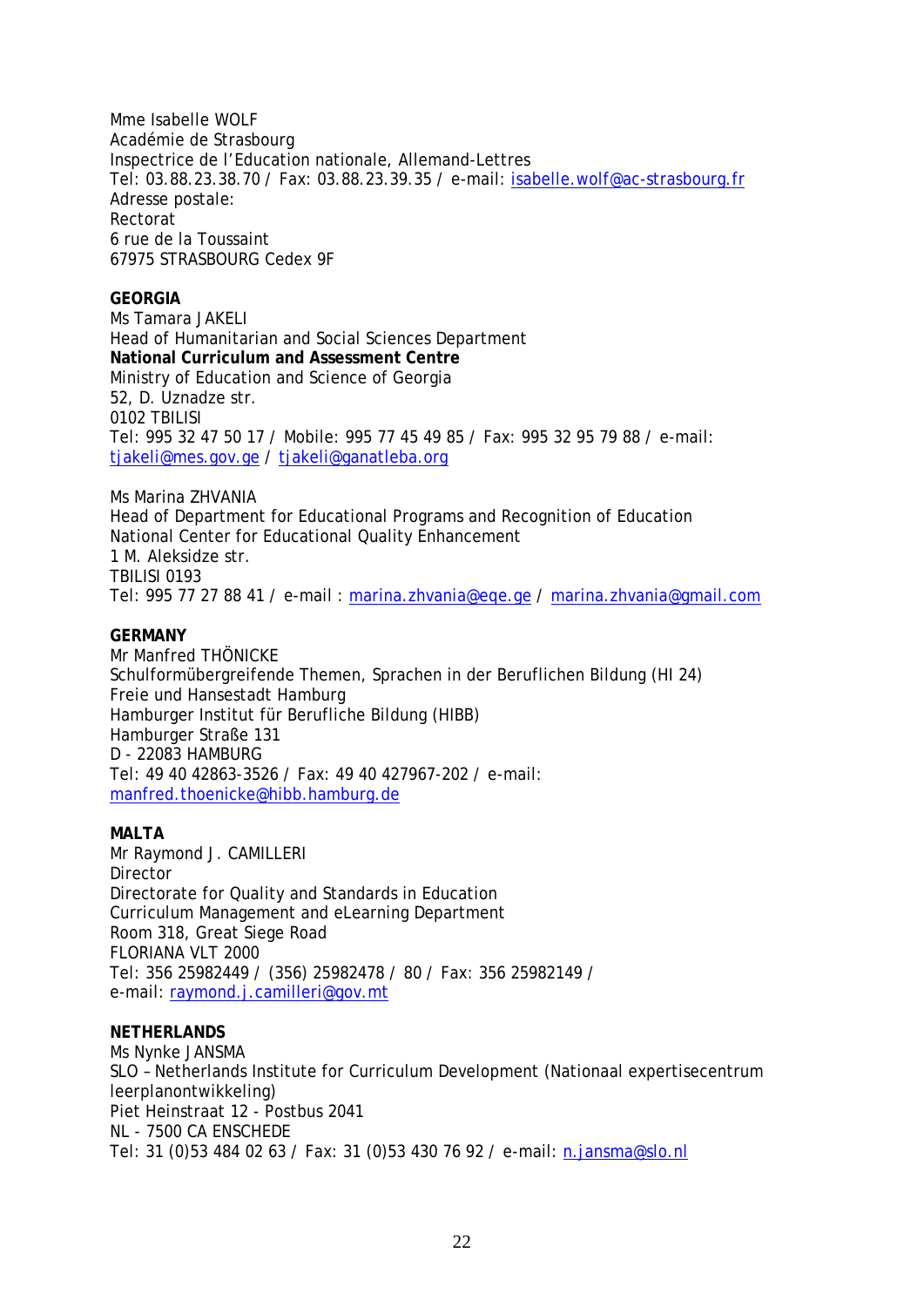Ms Ans (A.J.M.) TER HAAR School 'De Meerwaarde' Rietberglaan 4-6 NL - 3770 AE BARNEVELD e-mail: [a.haar@demeerwaarde.nl](mailto:a.haar@demeerwaarde.nl)

**SWITZERLAND** Mme Katharina HÖCHLE Pädagogische Hochschule des Kantons St. Gallen Notkerstrasse 27 CH-9000 ST. GALLEN e-mail: [katharina.hoechle@phsg.ch](mailto:katharina.hoechle@phsg.ch)

Mme Kathrin JONAS LAMBERT Responsable de projet - Domaine Langues IFFP Institut fédéral des hautes études en formation professionnelle Avenue de Longemalle 1 Case postale 192 CH-1000 LAUSANNE 16 MALLEY Tel: 41 21 621 82 00 / direct: 41 21 621 82 89 / Fax: 41 21 626 09 30 / e-mail: [Kathrin.jonaslambert@iffp-suisse.ch](mailto:Kathrin.jonaslambert@iffp-suisse.ch)

**COORDINATORS TEAM**

M. Jean-Claude BEACCO Université de la Sorbonne nouvelle-Paris III 46 rue Saint Jacques 75230 PARIS Cedex Tel: 33 (0)1 40 46 29 25/29 28/29 29 / Fax: 33 (0)1 40 46 29 30 / e-mail: JCB.MDG@wanadoo.fr

Mme Marisa CAVALLI 25, Avenue du Grand-Saint-Bernard I - 11100 AOSTE / ITALIE e-mail: [mrcavalli@alice.it](mailto:mrcavalli@alice.it)

M. Francis GOULLIER Inspecteur Général de l'Education Nationale Ministère de l'Education nationale 107 rue de Grenelle 75007 PARIS e-mail: [francis.goullier@education.gouv.fr](mailto:francis.goullier@education.gouv.fr)

Mme Mirjam EGLI CUENAT Institut Fachdidaktik Sprachen Pädagogische Hochschule des Kantons St.Gallen Notkerstrasse 27 CH-9000 ST.GALLEN / SUISSE Tel: 41 78 724 67 67 / e-mail : [mirjam\\_egli@bluewin.ch](mailto:mirjam_egli@bluewin.ch)